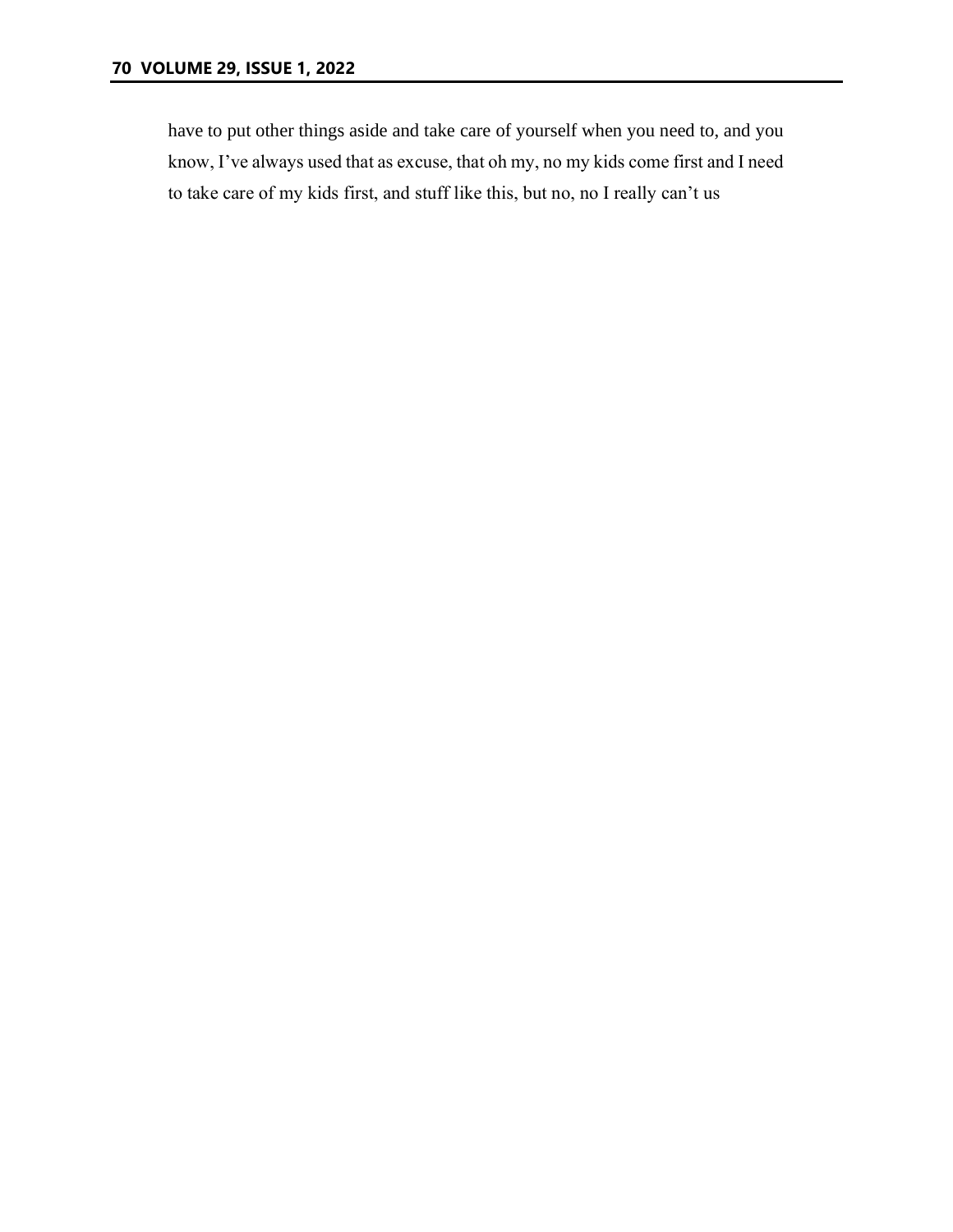concern that women may be receiving lesser support than men in the management of T2D. Another service provider expressed his thoughts on how men can have a greater involvement in the care of themselves, as well as for their loved ones,

And you know, I think that culturally speaking, that if we can make that impact on the males when they're younger, like this program that we're trying to get going now, okay. That it's, that these are things that they need to be responsible for… And so, culturally speaking, we need to make the males more aware that, you know, that it's okay to take care of yourself. And number two, it's okay to take care of someone else.

These comments suggest that there is a role for greater gender role flexibility in ensuring that women receive greater support in the management of T2D. A greater level of male involvement in their own care can also reduce the pressure of care provision that women may have.

### **Considerations in Implementing Social Support Components in T2D Management**

Participants also conveyed several considerations in implementing social support components in T2D management. Stress constituted a substantial part of the discussion and alluded to the *importance of addressing various components of stress* in developing social support interventions. Participants in all three groups described various components of T2D management as stressful; these included having to keep up with medications, as well as having to manage other co-existing chronic conditions. Stress was also described in care provision, such as from a social support person who spoke regarding his family member who has T2D,

His stress level, his stress level hasn't been all that much lately. He, the only way, the only way he gets like really stressed is when he's got to pick up his little kids from grandma, or his kids, now if his kids need help or something, and he can't do it, then he gets kind of, a little bit stressed out about it, but, he's been doing, he's been hanging in there pretty good with it.

Various stressors in T2D management were also described, such as family, finances, home environment, and unemployment. A pertinent stressor that was repeatedly discussed was having multiple responsibilities, compounded by financial difficulties. Stress was attributed to not having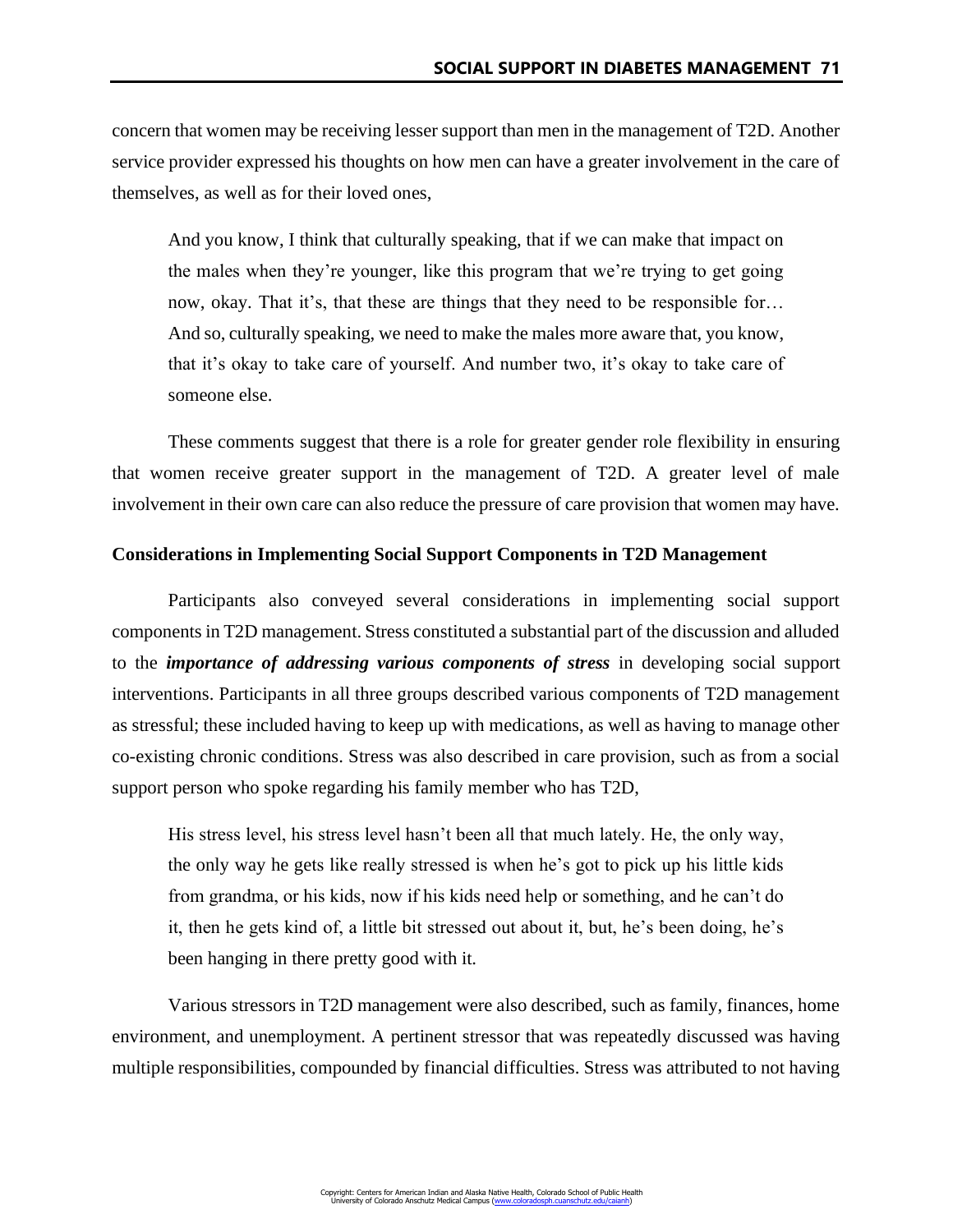enough finances to manage day-to-day aspects, such as groceries. A female participant in the T2D group described her daily worries,

I think it's just the worry about, about doing day to day things like, sometimes you're running kind of low on money, and you're always thinking, well now where am I going to get my groceries, where am I going to get my gas. You know, just daily little things that you worry about, like what's going to happen to me today, what am I going to be doing today, where am I going to be going?

In view of these stressors, participants in the service provider groups related the importance of coping strategies to manage stress and improve T2D management. Participants with T2D cited several coping strategies, such as exercise, creative expression, and staying busy. Additionally, the presence of a support system was paramount in addressing various stressors. This was echoed by the comment of a female service provider,

And, you can't eliminate stress, but you need to help people and help yourself deal with it in a different way. Or, find a good and a bad somehow, and make change there, but that's really hard to see in the moment of this black cloud that surrounds you as you're walking around, you know. A support system would come in very handy there.

In addition to addressing these stressors, having an understanding of how participants perceived the integration of social support in T2D management is essential in developing interventions. Participants raised the need to consider the emotional toll on social support persons, namely *caregiver stress*. Social support persons alluded to a negative impact on themselves when they observed their loved ones with T2D lacking personal responsibility toward managing T2D, such as not adhering to treatment components despite their advice. Moreover, providing social support was also perceived to be more challenging or stressful if patients had multiple comorbidities. At the same time, participants also recognized the positive impact on social support persons. This included having a greater awareness of T2D, which can be a motivation to adopt healthier behaviors in preventing T2D.

Participants also described the idea of *balance* in T2D management and how it was an important consideration in the provision of social support. Balance was described in several ways, such as the balance between physical and mental or emotional health or as the balance between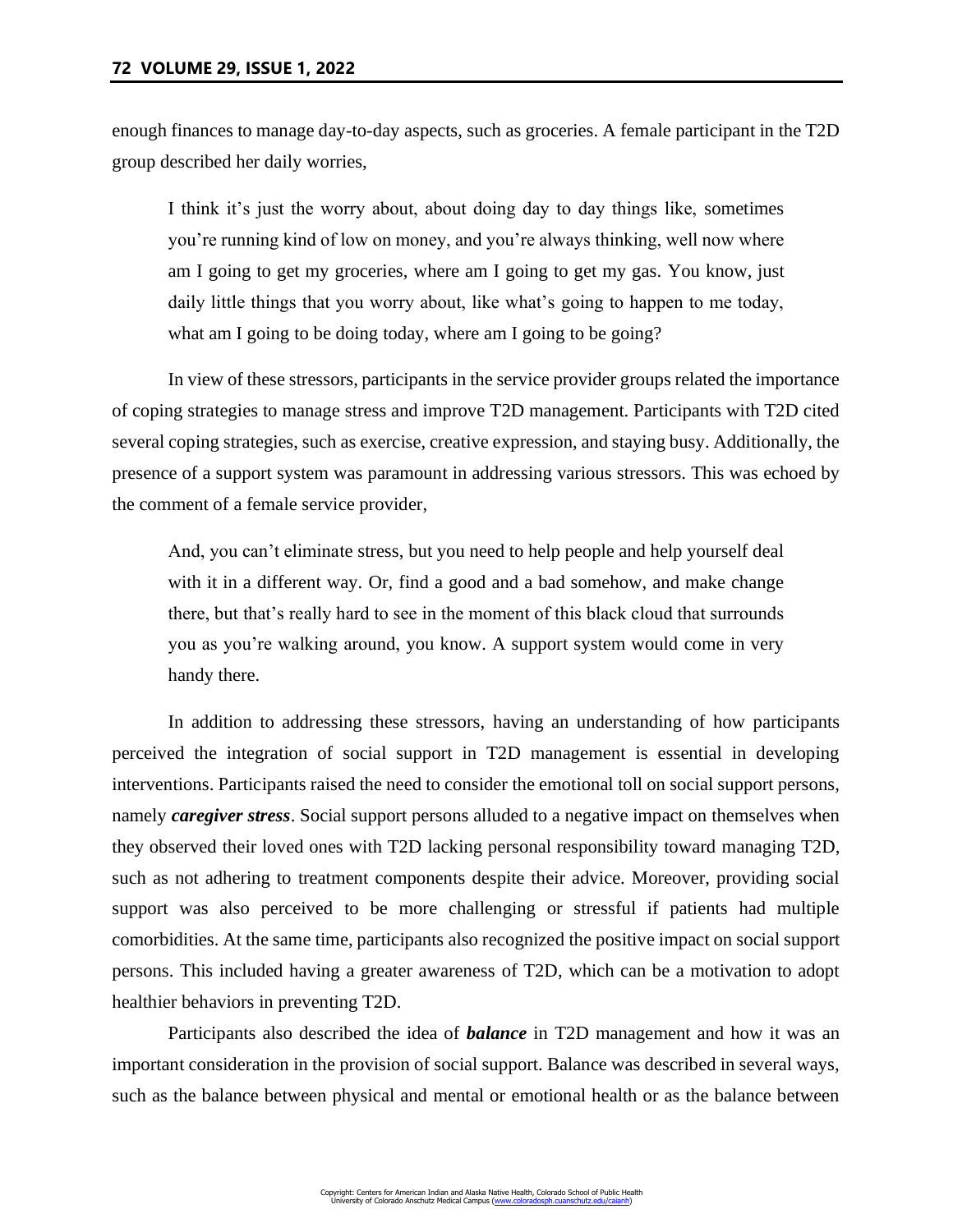taking a serious and light-hearted approach in encouraging patients to adopt healthier behaviors. A service provider summarized this point by sharing her perspective on providing balanced advice,

I think it's important to not take anything away from someone, especially in the beginning. And to be the accepting, in other words to say, you know, if you drink your body will work with it this way while when you have diabetes, so I don't want to sanction and say, you know, go out there and drink because it's just fine, but I don't want to say take away your whole social activity, but rather, ok, if you have a drink, your body is going to interpret it as sugar. This interpretation is going to be wrong and you could get into trouble with low sugar, so always eat if you're going to drink. Something simple I could say.

*Timing* was also a consideration in the provision of social support. The time of diagnosis was frequently cited as the most stressful due to the multiple routine checks involved, information overload, and a perceived lack of control. This suggests the role that social support can play at this time, and how this can translate into early care-seeking behavior.

Finally, while participants described the strengths of an Indigenous lifestyle in supporting social connectedness and T2D management, considering the *challenges associated with these social and cultural aspects* is also important for a holistic understanding of an Indigenous lifestyle. Central to the concept of social connectedness was the role of food, which is often associated with social activity. Some participants described the challenges of balancing social expectations to enjoin community activities where food played a key role and the need to adhere to dietary guidelines to promote diabetes control. This was compounded by the limited healthy food options available at such events, as described by a participant who faced such challenges,

The other phenomenon, as far as going to potlucks and not being able to find your perfect food is going to potlucks and have people looking at you and saying, 'I am sorry, we don't have anything for you to eat.' I have had that happen and it's like, I think I can eat. Just because I got diabetes doesn't mean that I haven't got food.

Overall, participants describe the importance of addressing various stressors in T2D management, considering caregiver stress, achieving balance, considering appropriate timing, and looking into the challenges associated with social and cultural components of an Indigenous lifestyle – so as to support T2D management in the community.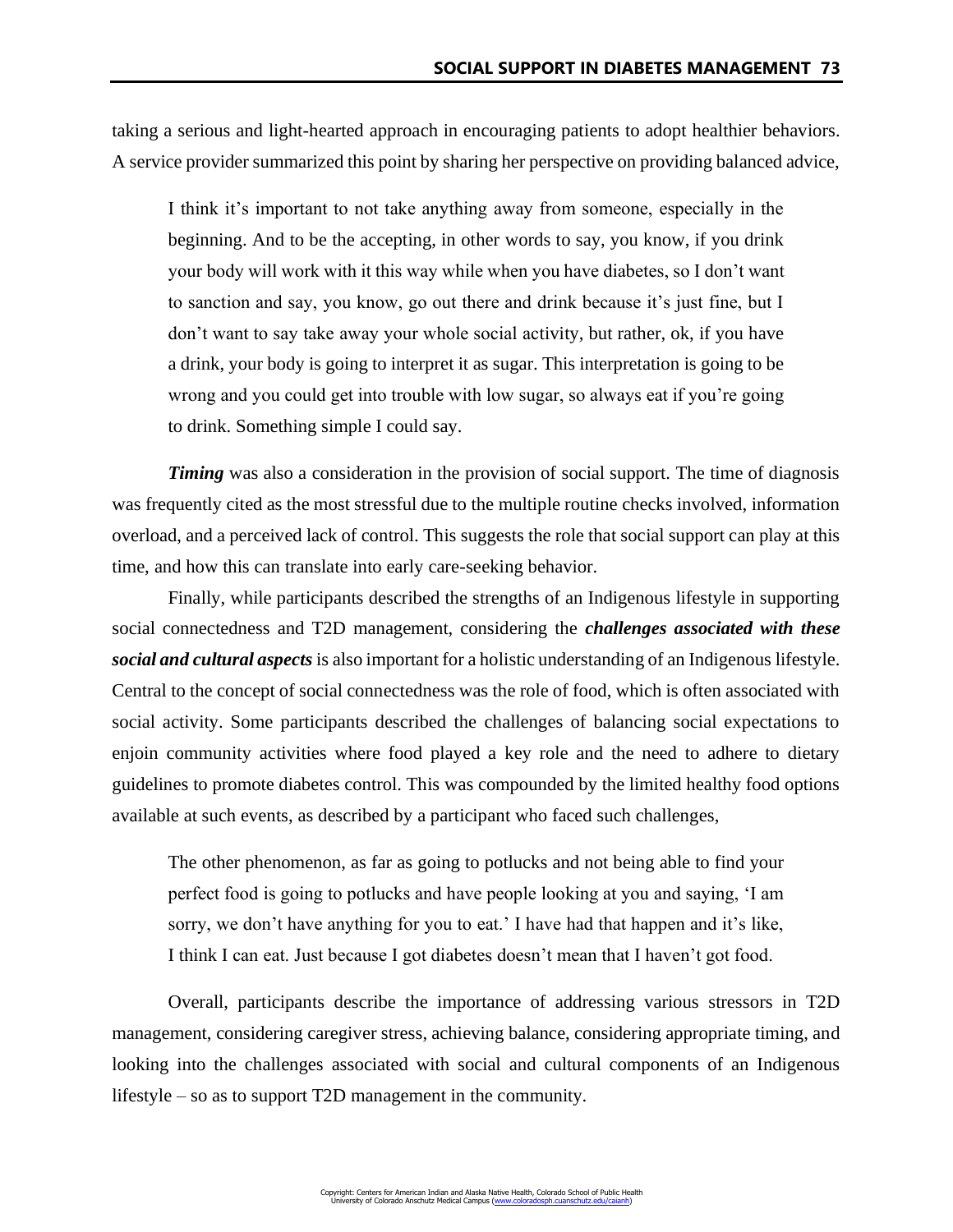### **DISCUSSION**

This study explores the perspectives of AI communities on the role of social support in T2D management and presents ideas on how social support can address underlying stressors that contribute to T2D inequities, as well as provides a potential channel of intervention to improve T2D management in these communities. The findings encompass ideas relating to four dimensions of social support, namely 1) perception of social support, 2) functions of social support, 3) context of social support, and 4) implementation of social support interventions. These reinforce previous works on the dimensions of social support, while introducing several new ideas.

The first step to understanding how social support can be explored as a means of intervention in improving health outcomes is to understand the perceptions on the sources of social support and the type of social support being provided (House et al., 1988). These dimensions are depicted in the participants' understanding of the meaning of social support. The sources of social support can range from those in one's informal network (for example, family, friends, coworkers, supervisors) and in more formal networks (for example, health care professionals, human service workers; Heaney & Israel, 2008). In this present study, participants highlighted the preponderance of informal networks as a source of social support, particularly family and community members. This reinforces Kaplan's work on social support and health that describes how relationships are key sources of support (Kaplan et al., 1977). Another key factor to consider is the content of social support; this is related to the perceptions of support recipients, rather than the objective behaviors (Wethington & Kessler, 1986). Participants' description of social support as important in T2D management, as well as their keenness to offer social support, suggest the potential that interventions comprising of social support components can have in enhancing T2D management for individuals with T2D.

Although the exact mechanisms of how social support affects health outcomes are not known, research suggests that some potential mechanisms include stress-buffering effects, changing affective states, increasing self-efficacy, and influencing change in negative health behaviors (DiMatteo, 2004). House et al. (1988) characterize these potential mechanisms of social support into four main components: 1) emotional support, 2) instrumental support, 3) informational support, and 4) appraisal support. The functions of social support described by participants affirm these mechanisms, especially the emotional and appraisal function of social support. In addition, participants describe mechanisms such as positive reinforcement and an enabling role that social support can play. Understanding these mechanisms of social support is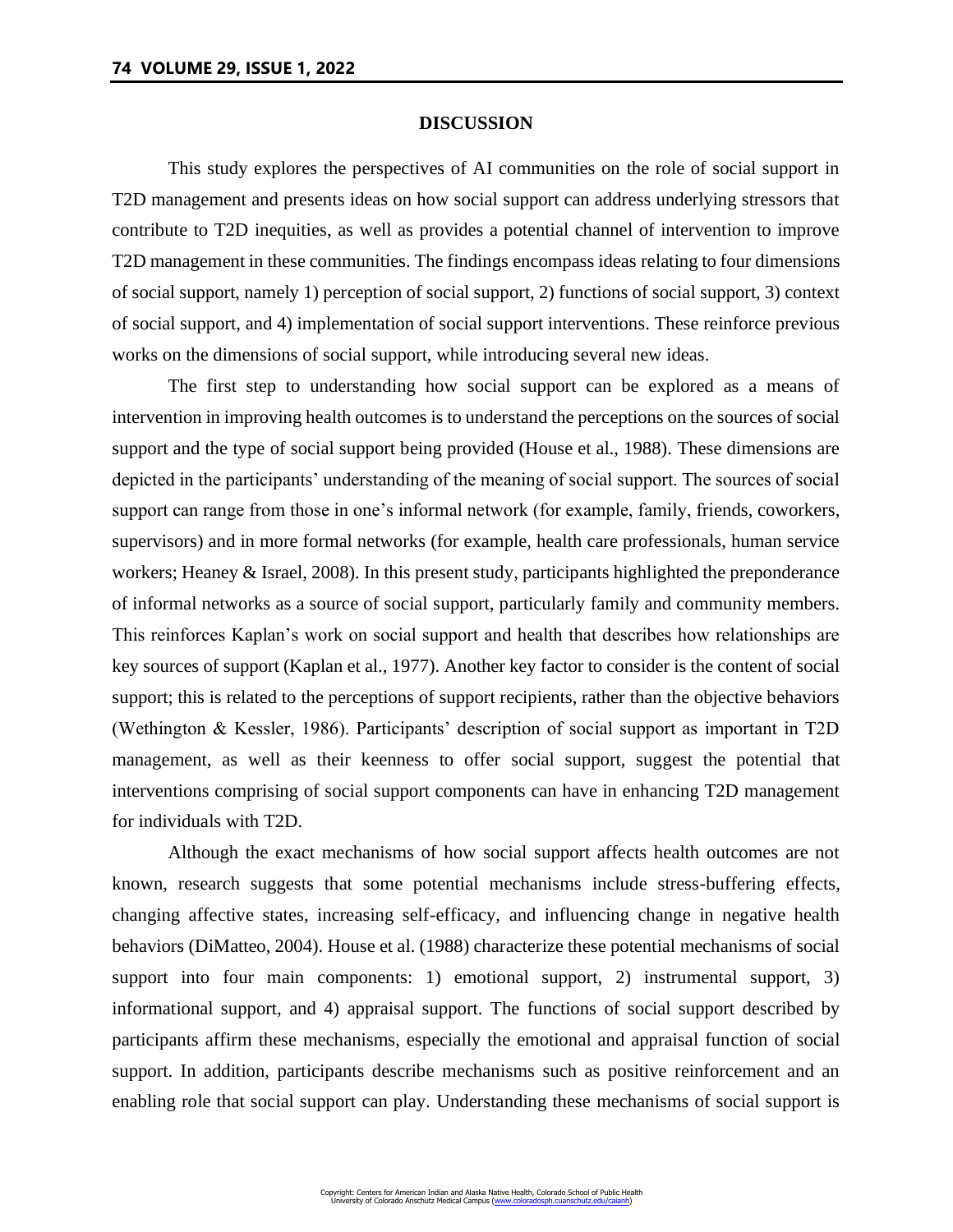important in developing interventions and building on the social support functions that are already present in the community.

Another aspect to consider is the social and cultural contexts unique to Indigenous communities and how this can influence social support. Alongside the key dimensions of support discussed previously (meaning and function), it is also important to consider the range of contextual factors that may affect its form and occurrence (Shumaker & Brownell, 1984). These contextual factors include the characteristics of participants and environmental characteristics (Shumaker & Brownell, 1984). Participants' perspectives on the social and cultural contexts can be understood in two dimensions, firstly, contextual factors that represent barriers to optimal T2D management, and secondly, strengths relating to the unique social and cultural contexts that can enhance T2D management.

Barriers to optimal T2D management can be linked to specific socio-historical factors that influence illness beliefs among AI individuals, therefore influencing health outcomes. Studies of disease "explanatory models (EM)," which refer to how patients conceptualize illnesses and seek treatment, find that these EMs are impacted by cultural factors – factors that can either support or inhibit positive health behavior (Henderson & Henderson, 2002). Specific to AI communities, historical trauma experienced by AIs have been shown to influence the construction of illness narratives. Traumatic experiences, alongside the influence of neocolonialism and oppression, have been associated with the onset of T2D, with AI individuals describing how experiences such as domestic violence and substance abuse issues result in feelings of powerlessness and guilt (Ferreira, 2006). Hill (2006) describes the importance of the balance between an individual and the environment, and how lived experiences can influence coping behavior. These can result in survival skills such as learned helplessness, denial, and passive-aggressive behaviors (Tafoya & Del Vecchio, 2005) – themes that were conveyed directly and indirectly in this study. These shape mindsets of denial and a reluctance to ask from help, thus influencing EMs of T2D that can manifest in delayed care seeking (Henderson, 2010). It is crucial to consider these mindsets, especially where they can pose a challenge to the provision of social support. For example, reluctance to ask for help may impede the uptake of social support even when widely available. The understanding of the socio-historical context is thus important in identifying risk and protective factors specific to the AI community so as to develop culturally tailored interventions (Whitbeck, 2006), address gaps in social support provision, and leverage on the strengths of the community in the efforts to improve T2D management.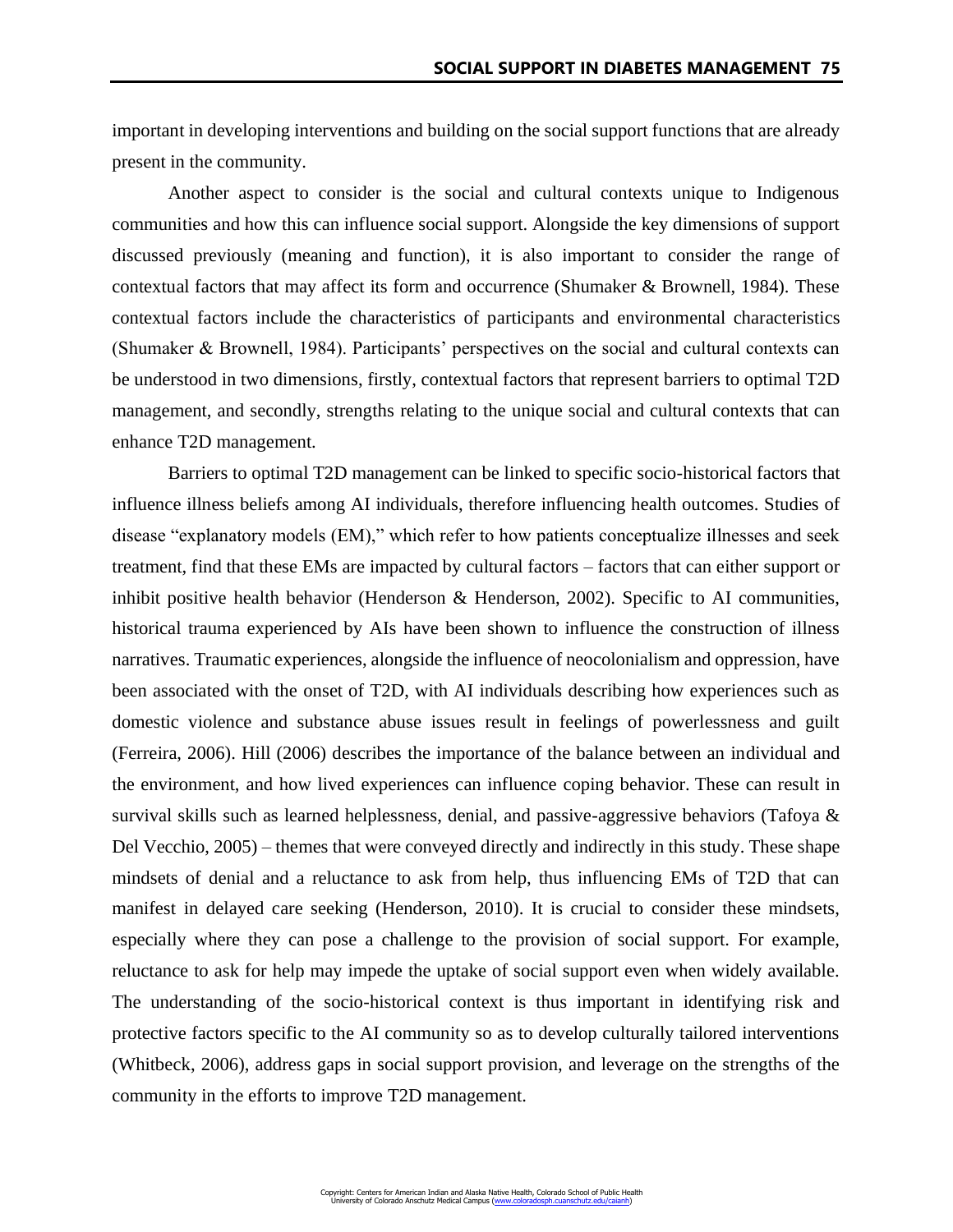At the same time, the unique social and cultural contexts of AI communities also present several strengths that can be considered in incorporating social support components in T2D management. A salient point is the importance of a sense of belonging in AI communities; this is influenced by cultural identity, traditional practices, and the value of community. Hill (2006) describes the AI worldview and the central role of relatedness and connectedness in health outcomes, relating to having a sense of belonging that stems from understanding the individual and community's place within the tribe. Factors that impact the relatedness/belonging and health outcomes include cultural identity, traditional practices, community, and family values and beliefs (Hill, 2006) – themes that were also found in the participants' responses. Thus, engagement with cultural identity, traditional practices, and community has great implications in the management of T2D and should be considered as a scaffold for social support interventions.

Another sociocultural context pertinent to the role of social support in T2D selfmanagement in AI communities is the context of family. Participants in this present study relate the fact that family constituted a large aspect of social support provision, with family having specific functions in the management of T2D. The family is widely recognized as an important social context for health behavior change, due to its fundamental role in shaping child and adolescent behaviors and the intensity and longevity of interactions with family members that have the potential to effect change across the life course (Okechukwu et al., 2014). As such, it presents a unique channel of intervention in T2D management. Specific to AI communities, previous literature has shown a preference for family support in help seeking (Aronson et al., 2016; Walls et al., 2006), and in the context of T2D, engaging family members has also been shown to be feasible, acceptable, and impactful (Chambers et al., 2015). Family constitutes a central aspect of Indigenous lifestyle and identity and plays an important role in T2D management. This includes being a motivation for improving self-management. Conversely, the absence of familial support has been cited as a source of stress for individuals with T2D (Elm et al., 2019). This stems from family members lacking understanding about the disease, resulting in disappointment and frustration among individuals with T2D (Elm et al., 2019). It is thus unsurprising that participants convey a desire for family members to have knowledge on T2D, both as a means of providing support and a preventive measure for the family members themselves.

Related to family are the roles that family members play in the provision of care. Familial obligations and interdependence are core values in tribal communities (Goins et al., 2011), and providing care for the family, especially dependent members, is deemed important (Baldridge,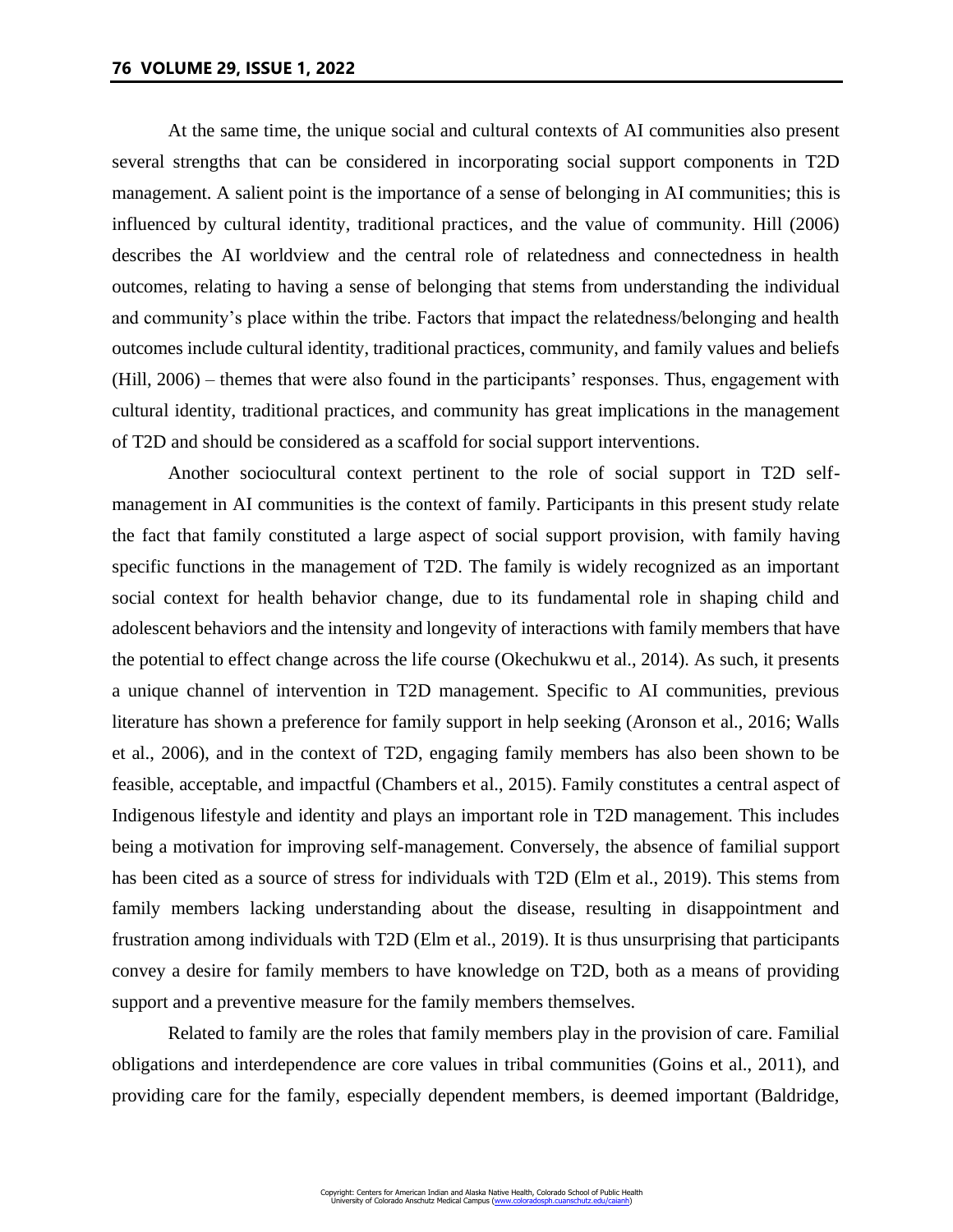2001). Moreover, the extended family holds particular significance for AIs and is seen as a protective buffer that provides social, emotional, spiritual, and material support to each other (Martin & Yurkovich, 2014). Such family values can be viewed as an avenue of social support when the provision of care includes supporting family members in T2D management. Yet, they can potentially also pose a challenge when patients with T2D prioritize looking after their family members over their own needs of managing T2D. The differing expectations of care provision between genders are also a consideration in familial social support; these underscore traditional gender roles in AI communities, where women play a significant part in raising families and are viewed as caretakers of children and relatives (Martin & Yurkovich, 2014). These roles extend to their old age, where playing the parts of grandmothers is an important obligation (LaFromboise et al., 1990; Bahr, 1994). While women in AI communities hold these roles in high esteem, findings from the present study suggest that a certain level of gender role flexibility can promote greater balance of social support, especially in favor of women who feel like they may not be receiving as much support as men. As such, social support interventions should consider the various dimensions of family roles, perhaps by generating discussion on how to balance these roles with one's own self-care, as well as to facilitate greater male involvement.

Lastly, perspectives shared by participants highlight several considerations in developing social support interventions. Understanding the stressors in the management of chronic diseases such as T2D is fundamental in exploring the potential of social support interventions in mediating these stressors. While these stressors are experienced as chronic strains precipitated by discrete events, they are often developed in the contexts of prior unresolved loss and grief and can often be linked to fundamental causes such as poverty, genocide, and colonization (Elm et al., 2019). This represents multigenerational layers of trauma that predispose Indigenous people to illness through greater exposure to stress (Link & Phelan, 1995). Given the substantial evidence that stress is associated with T2D etiology and outcomes (Fisher et al., 2008; Hamer et al., 2010; Roberts et al., 2015), it is therefore crucial to understand how people with T2D perceive stress and how social support can seek to buffer these stress experiences.

Participants in the present study echo perspectives of other AI communities in earlier studies, specifically, that stressors in the context of T2D relate to chronic stressors such as financial stressors, health management, social roles, and job features (Walls et al., 2017; Elm et al., 2019). A dominant theme among these chronic stressors related to social roles, with many participants in this study sharing how having multiple responsibilities, particularly in caretaking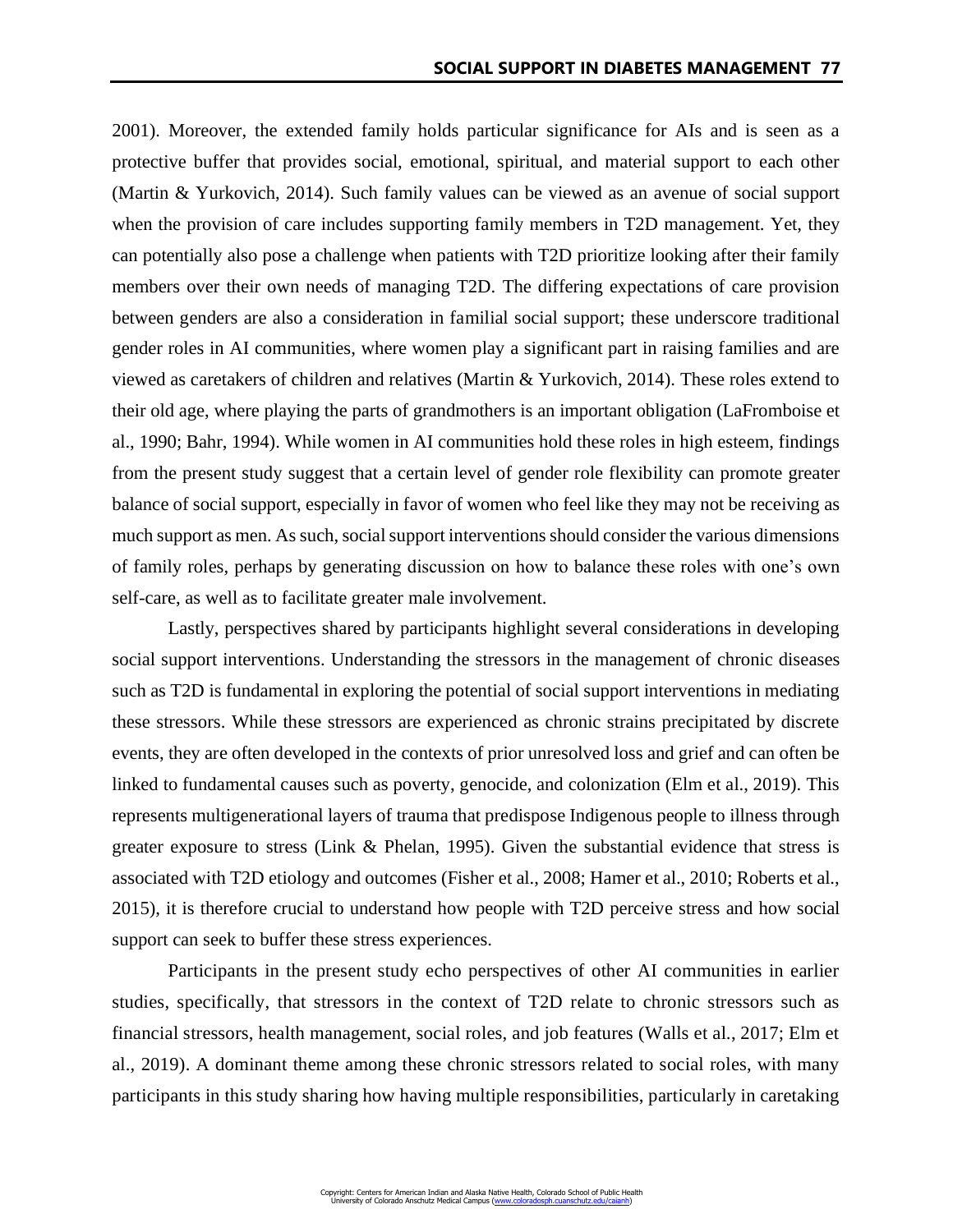activities, resulted in additional stress compounded by the stress of managing a chronic disease. This augments the earlier discussion on the dimensions of family roles and how interventions should seek to address role-related stressors in order to facilitate greater self-care and enhance T2D management. In particular, interventions can consider the stress-reducing functions that social support can have (Shumaker & Brownell, 1984). This includes the specificity model of support, where social support can provide the patient with T2D with the specific resources needed related to the stressor, hence functioning as a direct coping strategy (Shumaker  $\&$ Brownell, 1984). This can be relevant in addressing chronic stressors such as financial stressors and employment. As for role-related stressors, social support can function as a means of cognitive appraisal and adaptation, where social support persons promote clearer understanding of the stressor, provide coping resources, and enhance self-esteem in coping with the situation (Shumaker & Brownell, 1984). Studies in other populations have documented positive effects of social support on psychosocial outcomes, such as depression and quality of life (Bond et al., 2010; Sacco & Yanover, 2006), with one study reporting that individuals who reported having greater proximal and distal sources of social support were associated with having less depressive symptomology and better diabetes self-management (Fortmann et al., 2010). These augment the notion that social support interventions have potential in buffering such stressors, thus improving T2D self-management.

Moreover, participants highlight other considerations in the implementation of social support interventions, such as the importance of considering the potential stress on social support persons in developing social support interventions. While caregiving and family can be protective, it can also impact physical and mental health (Coser et al., 2018). At the same time, caregiving offers a platform to draw upon the benefits of increased education and awareness of T2D for family members who do not have T2D. Timing is also key, and involving social support persons at earlier stages of the condition may also have multi-fold effects of preventing caregiver stress, while encouraging earlier care seeking for the patients. Finally, while the social and cultural contexts of Indigenous communities provide many avenues of promoting social connectedness and T2D management, it is also important to consider the challenges associated with these aspects, such as current gaps in integrating aspects of healthy eating into community events. This can be addressed by offering healthier eating options at community gatherings, as well as increasing education and awareness on T2D, especially through platforms that are interwoven with stories of community members – solutions that are voiced out by participants themselves in this study.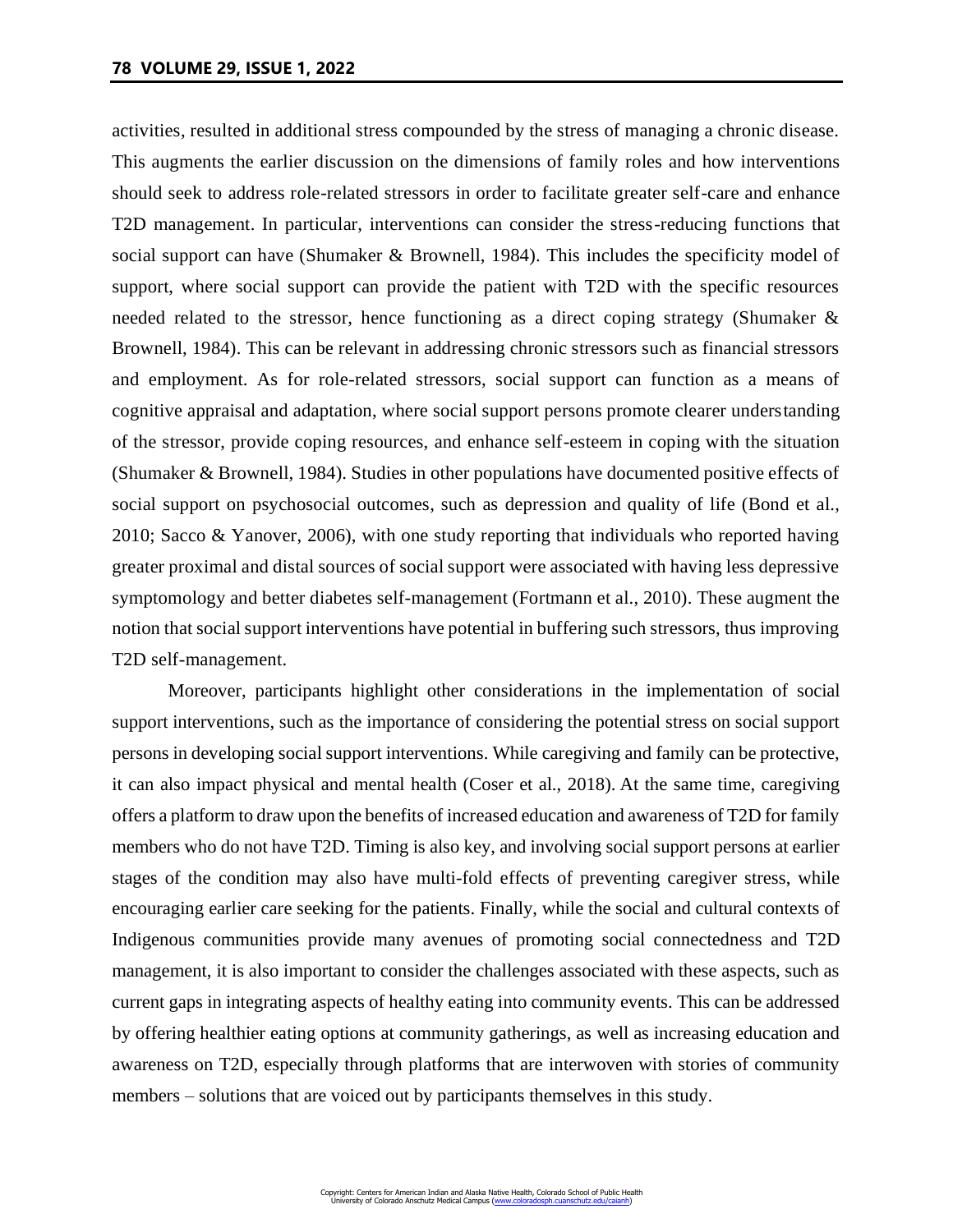## **Limitations and Future Work**

We acknowledge several limitations to this study. We developed the questions for focus group interviews in collaboration with CRCs; their feedback, input from the broader community, and extant prevalence data led us to focus on T2D as a significant problem. As such, many of our questions aimed to elucidate nuanced understanding of the stressors and struggles associated with T2D. A limitation to this approach is that our questions may have biased participants to focus solely on problematic aspects of T2D for the community and individuals living with the disease.

As we took a predominantly inductive approach to the data analysis, we identified a broad landscape of themes that provides an initial understanding of the role of social support in T2D management, guided by theoretical frameworks of social support constructs. We recognize that the data in this present study is extremely rich and detailed, and further analysis can reveal deeper nuances that can augment the understanding of social support, especially relating to AI communities. Given the preponderance of stress in T2D management, and the presence of historical and contemporary stressors relating to the social context of AI communities, further investigation of dimensions of stress pertaining to social support is important in future research. This includes other categories of stressors such as microaggressions and lateral oppression, which are widespread in the community (Elm et al., 2019). As such, these additional stressors should be given further inquiry especially where they may influence the provision of social support by health care providers and community members.

While social support forms the content component of social ties, future research can also seek to examine the structural component, which is the role of social integration and social networks. Such will complement the findings from this study and present a more holistic understanding of the nature of social relationships in health outcomes.

It is envisioned that the insights gained from this study can inform future social support interventions in supporting T2D management. An existing framework that social support interventions can be incorporated into is the community health worker (CHW) model, often referred to as community health representatives (CHR) in AI communities, where CHRs serve as community members who can mediate between health care systems and communities to improve the health of the population (Satterfield et al., 2002). CHW models have shown to be effective in improving T2D self-management in other underserved populations, such as by improving HbA1c levels and other clinical outcomes, as well as by increasing patient satisfaction and knowledge (DePue et al., 2013; Gary et al., 2009; Norris et al., 2006; Gary et al, 2003). In AI communities,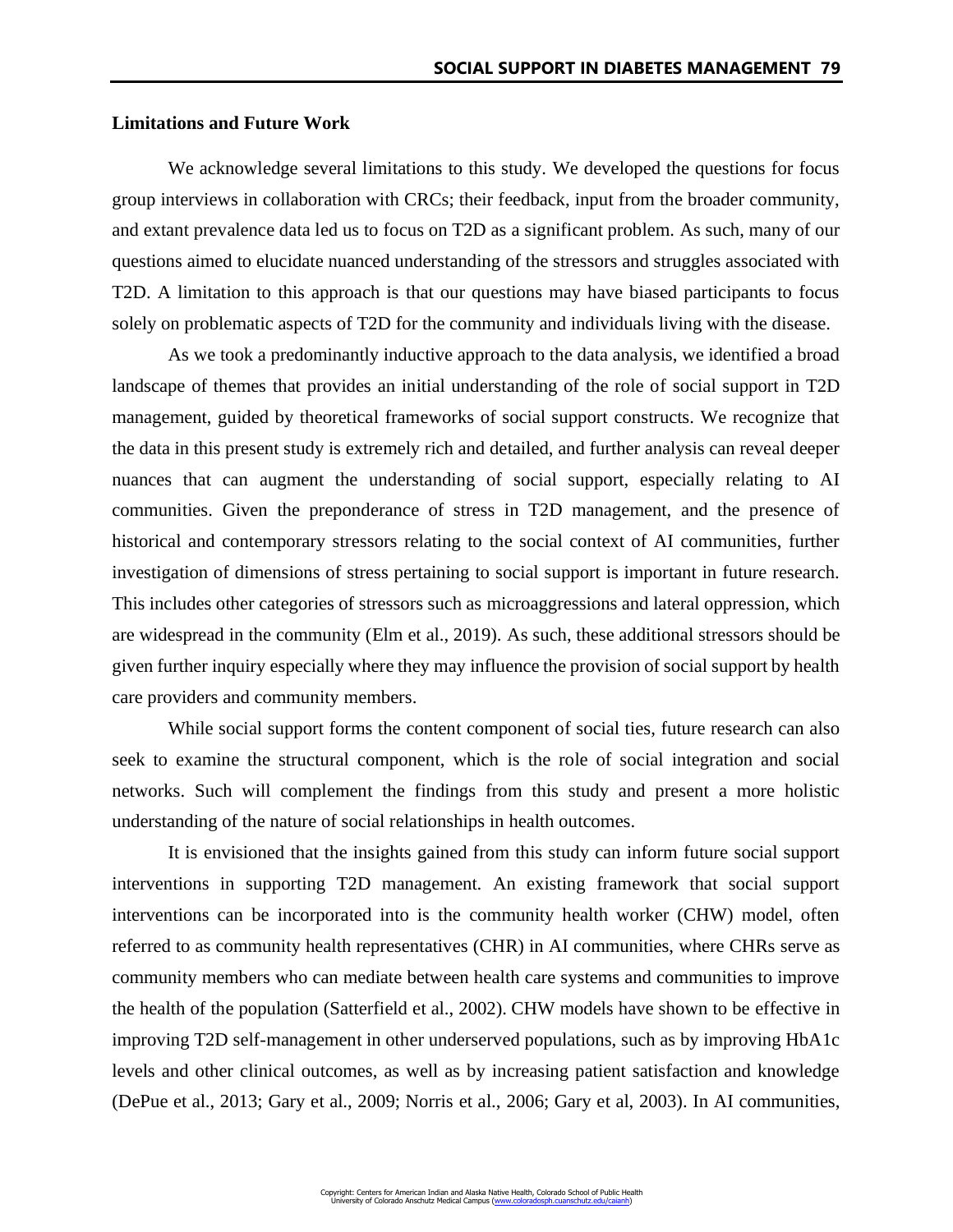individuals with diabetes who were enrolled in a multi-level intervention involving CHRs have been shown to have improvements in glycosylated hemoglobin and low-density lipoprotein (Trevisi et al., 2019). While these interventions involve social support components such as patient accompaniment and home visits, future CHR interventions can expand on the social support components and investigate the effectiveness of these in improving T2D outcomes. Such interventions can incorporate the structures of social support highlighted in this study, as well as to address the barriers to care seeking and optimal T2D management. Cultural identity and strong social ties are also strengths that can be leveraged in developing interventions. These can complement the community members' suggestions on T2D management interventions, such as the inclusion of personal narratives, social network interventions, and community-driven services.

### **CONCLUSION**

All in all, social support has been shown to be beneficial in improving T2D management and overall outcomes. Findings from this study elucidate some of the mechanisms of social support specific to AI communities, as well as important social, cultural, and historical factors influencing social support. It is envisioned that the findings of this study can inform social support interventions related to T2D management, in seeking to achieve a broader goal of reducing diabetes inequities in AI communities.

### **REFERENCES**

- Aikens, J. E., & Mayes, R. (1997). Elevated glycosylated albumin in NIDDM is a function of recent everyday environmental stress. *Diabetes Care*, *20*(7), 1111-1113. [https://doi.org/](https://doi.org/10.2337/diacare.20.7.1111) [10.2337/diacare.20.7.1111](https://doi.org/10.2337/diacare.20.7.1111)
- Aronson, B. D., Johnson-Jennings, M., Kading, M. L., Smith, R. C., & Walls, M. L. (2016). Mental health service and provider preferences among American Indians with type 2 diabetes. *American Indian and Alaska Native Mental Health Research*, *23*(1), 1-23. <https://doi.org/10.5820/aian.2301.2016.1>
- Bahr, K. S. (1994). The strengths of Apache grandmothers: Observations on commitment, culture and caretaking. *Journal of Comparative Family Studies*, *25*(2), 233-248. [https://doi.org/](https://doi.org/10.3138/jcfs.25.2.233) [10.3138/jcfs.25.2.233](https://doi.org/10.3138/jcfs.25.2.233)
- Baldridge, D. (2001). Indian elders: Family traditions in crisis. *American Behavioral Scientist*, *44*(9), 1515-1527.<https://doi.org/10.1177/00027640121956953>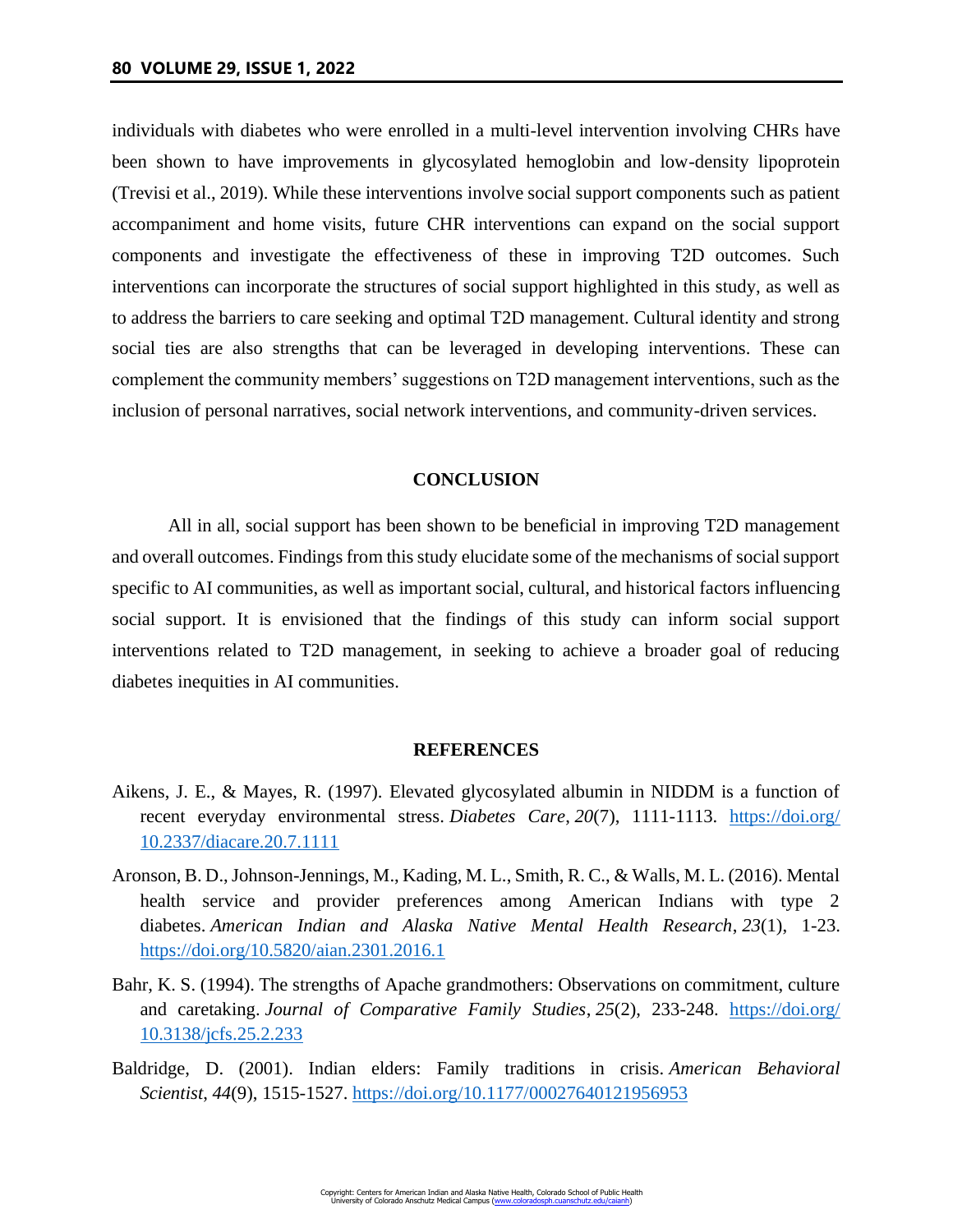- Balestrery, J. E. (2016). Indigenous elder insights about conventional care services in Alaska: Culturally charged spaces. *Journal of Gerontological Social Work*, *59*(4), 296-315. <https://doi.org/10.1080/01634372.2016.1206649>
- Bond, G. E., Burr, R. L., Wolf, F. M., & Feldt, K. (2010). The effects of a web-based intervention on psychosocial well-being among adults aged 60 and older with diabetes. *The Diabetes Educator*, *36*(3), 446-456. [https://doi.org/10.1177/0145721710366758](https://doi.org/10.1177%2F0145721710366758)
- Centers for Disease Control and Prevention. (2018). *Summary health statistics: National health interview survey, Table A-4.* [https://ftp.cdc.gov/pub/Health\\_Statistics/NCHS/NHIS/SHS/](https://ftp.cdc.gov/pub/Health_Statistics/NCHS/NHIS/SHS/2014_SHS_Table_A-4.pdf) [2014\\_SHS\\_Table\\_A-4.pdf](https://ftp.cdc.gov/pub/Health_Statistics/NCHS/NHIS/SHS/2014_SHS_Table_A-4.pdf)
- Chambers, R. A., Rosenstock, S., Neault, N., Kenney, A., Richards, J., Begay, K., Blackwater, T., Laluk, O., Duggan, C., Reid, R., & Barlow, A. (2015). A home-visiting diabetes prevention and management program for American Indian youth: The Together On Diabetes trial. *The Diabetes Educator*, *41*(6), 729-747.<https://doi.org/10.1177/0145721715608953>
- Coser, A., Sittner, K. J., Walls, M. L., & Handeland, T. (2018). Caregiving stress among American Indians with type 2 diabetes: The importance of awareness of connectedness and family support. *Journal of Family Nursing*, *24*(4), 621-639. [https://doi.org/10.1177/107484](https://doi.org/10.1177/1074840718810550) [0718810550](https://doi.org/10.1177/1074840718810550)
- DePue, J. D., Dunsiger, S., Seiden, A. D., Blume, J., Rosen, R. K., Goldstein, M. G., Nu'usolia, O., Tuitele, J., & McGarvey, S. T. (2013). Nurse–community health worker team improves diabetes care in American Samoa: Results of a randomized controlled trial. *Diabetes Care*, *36*(7), 1947-1953.<https://doi.org/10.2337/dc12-1969>
- DiMatteo, M. R. (2004). Social support and patient adherence to medical treatment: A metaanalysis. *Health Psychology*, *23*(2), 207-218.<https://doi.org/10.1037/0278-6133.23.2.207>
- Elm, J. H., Walls, M. L., & Aronson, B. D. (2019). Sources of stress among Midwest American Indian adults with type 2 diabetes. *American Indian and Alaska Native Mental Health Research*, *26*(1), 33-62.<https://doi.org/10.5820/aian.2601.2019.33>
- Elo, S., Kääriäinen, M., Kanste, O., Pölkki, T., Utriainen, K., & Kyngäs, H. (2014). Qualitative content analysis: A focus on trustworthiness. *SAGE Open*, *4*(1), 1-10. [https://doi.org/10.1177](https://doi.org/10.1177/2158244014522633) [/2158244014522633](https://doi.org/10.1177/2158244014522633)
- Engward, H., & Davis, G. (2015). Being reflexive in qualitative grounded theory: Discussion and application of a model of reflexivity. *Journal of Advanced Nursing*, *71*(7), 1530- 1538. <https://doi.org/10.1111/jan.12653>
- Epple, C., Wright, A. L., Joish, V. N., & Bauer, M. (2003). The role of active family nutritional support in Navajos' Type 2 Diabetes metabolic control. *Diabetes Care*, *26*(10), 2829-2834. <https://doi.org/10.2337/diacare.26.10.2829>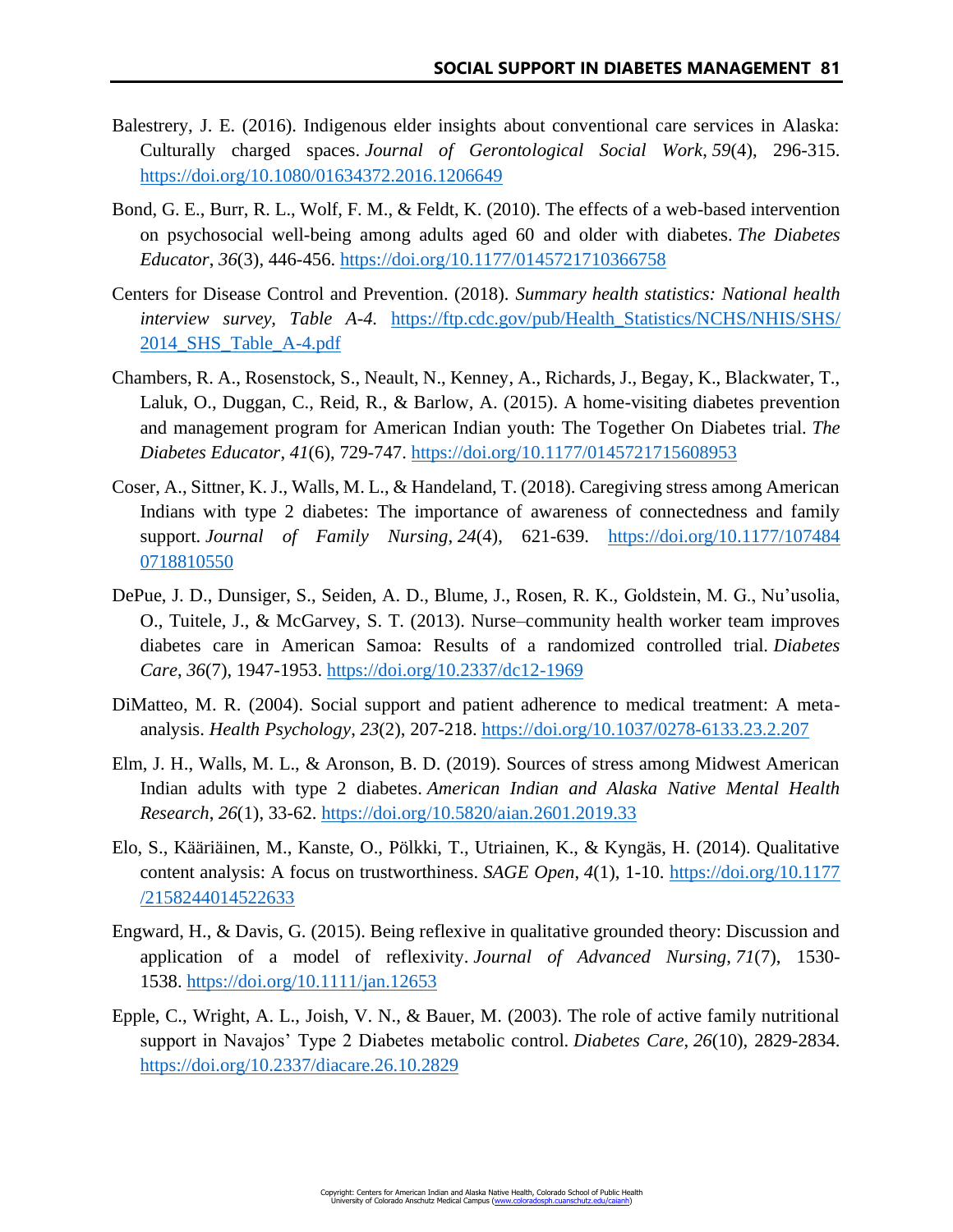- Ferreira, M. L. (2006). Love in colonial light: History of Yurok emotions in Northern California. In M. L. Ferreira, & G. C. Lang (Eds.), *Indigenous Peoples and Diabetes: Community empowerment and wellness* (pp. 357-386). Carolina Academic Press.
- Fisher, L., Skaff, M. M., Mullan, J. T., Arean, P., Glasgow, R., & Masharani, U. (2008). A longitudinal study of affective and anxiety disorders, depressive affect and diabetes distress in adults with type 2 diabetes. *Diabetic Medicine*, *25*(9), 1096-1101. [http://dx.doi.org/10.1111/j.](http://dx.doi.org/10.1111/j.1464-5491.2008.02533.x) [1464-5491.2008.02533.x](http://dx.doi.org/10.1111/j.1464-5491.2008.02533.x)
- Fortmann, A. L., Gallo, L. C., Walker, C., & Philis-Tsimikas, A. (2010). Support for disease management, depression, self-care, and clinical indicators among Hispanics with type 2 diabetes in San Diego County, United States of America. *Revista Panamericana de Salud Pública*, *28*, 230-234.<https://doi.org/10.1590/s1020-49892010000900014>
- Gary, T. L., Batts-Turner, M., Yeh, H. C., Hill-Briggs, F., Bone, L. R., Wang, N. Y., Levine, D. M., Powe, N. R., Saudek, C. D., Hill, M. N., McGuire, M., & Brancati, F. L. (2009). The effects of a nurse case manager and a community health worker team on diabetic control, emergency department visits, and hospitalizations among urban African Americans with type 2 diabetes mellitus: A randomized controlled trial. *Archives of Internal Medicine*, *169*(19), 1788-1794. <https://doi.org/10.1001/archinternmed.2009.338>
- Gary, T. L., Bone, L. R., Hill, M. N., Levine, D. M., McGuire, M., Saudek, C., & Brancati, F. L. (2003). Randomized controlled trial of the effects of nurse case manager and community health worker interventions on risk factors for diabetes-related complications in urban African Americans. *Preventive Medicine*, *37*(1), 23-32. [https://doi.org/10.1016/S0091-7435\(03\)](https://doi.org/10.1016/S0091-7435(03)00040-9) [00040-9](https://doi.org/10.1016/S0091-7435(03)00040-9)
- Goins, R. T., Spencer, S. M., McGuire, L. C., Goldberg, J., Wen, Y., & Henderson, J. A. (2011). Adult caregiving among American Indians: The role of cultural factors. *The Gerontologist*, *51*(3), 310-320.<https://doi.org/10.1093/geront/gnq101>
- Gone, J. P., Hartmann, W. E., Pomerville, A., Wendt, D. C., Klem, S. H., & Burrage, R. L. (2019). The impact of historical trauma on health outcomes for indigenous populations in the USA and Canada: A systematic review. *American Psychologist*, *74*(1), 20. [https://doi.org/10.1037/](https://doi.org/10.1037/amp0000338) [amp0000338](https://doi.org/10.1037/amp0000338)
- Gonzales, K. L., Jacob, M. M., Mercier, A., Heater, H., Nall Goes Behind, L., Joseph, J., & Kuerschner, S. (2018). An Indigenous framework of the cycle of fetal alcohol spectrum disorder risk and prevention across the generations: Historical trauma, harm and healing. *Ethnicity & Health*, 1-19.<https://doi.org/10.1080/13557858.2018.1495320>
- Hamer, M., Stamatakis, E., Kivimäki, M., Kengne, A. P., & Batty, G. D. (2010). Psychological distress, glycated hemoglobin, and mortality in adults with and without diabetes. *Psychosomatic Medicine*, *72*(9), 882-886.<http://dx.doi.org/10.1097/PSY.0b013e3181f6696e>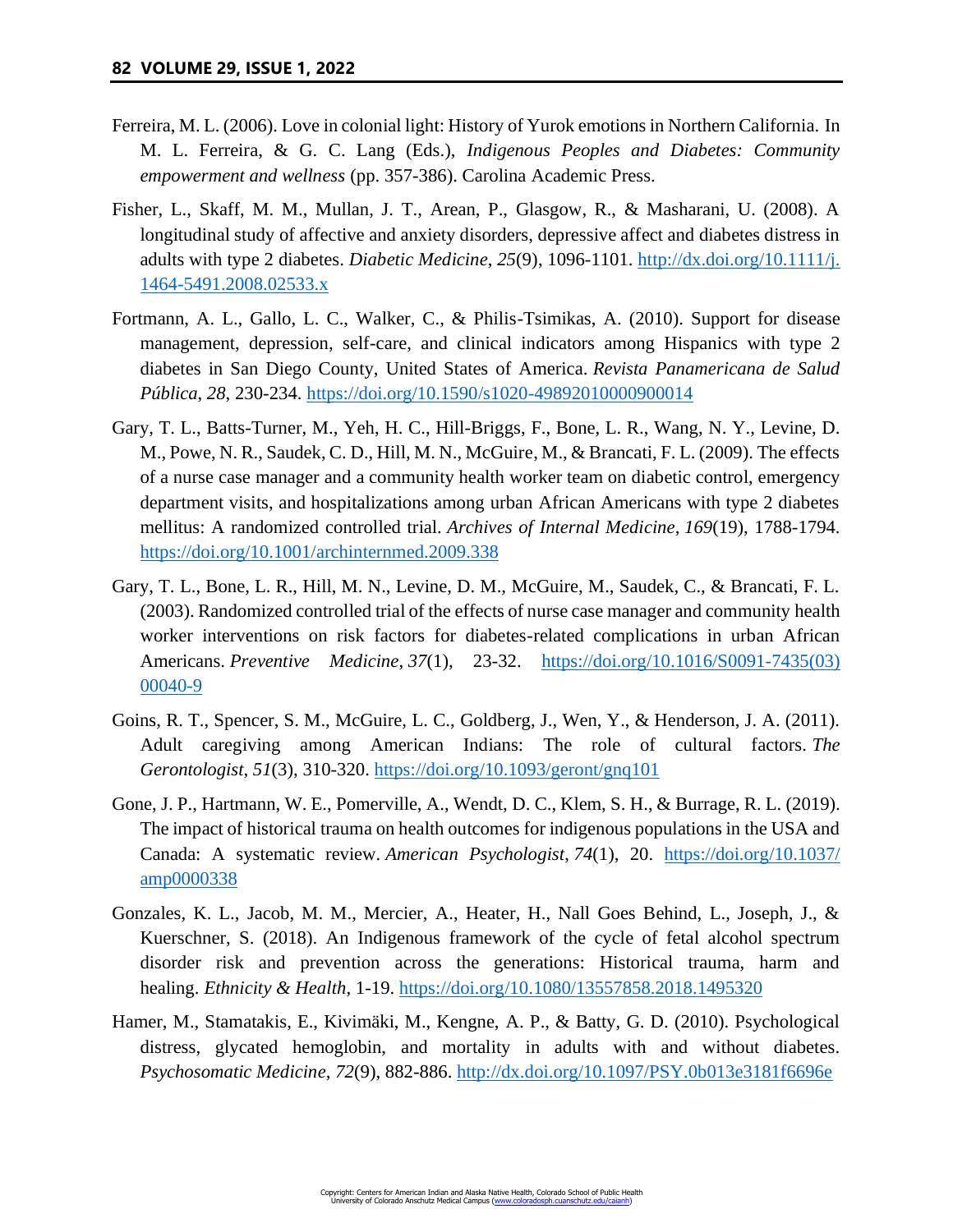- Heaney, C. A., & Israel, B. A. (2008). Social networks and social support. In K. Glanz, B. K. Rimer, & K. Viswanath (Eds.), *Health behavior and health education: Theory, research, and practice* (4th ed., pp. 189-210). Jossey-Bass.
- Henderson, J. N., & Henderson, L. C. (2002). Cultural construction of disease: A "supernormal" construct of dementia in an American Indian tribe. *Journal of Cross-Cultural Gerontology*, *17*(3), 197-212.<https://doi.org/10.1023/A:1021268922685>
- Henderson, L. C. (2010). Divergent models of diabetes among American Indian elders. *Journal of Cross-Cultural Gerontology*, *25*(4), 303-316.<https://doi.org/10.1007/s10823-010-9128-4>
- Hill, D. L. (2006). Sense of belonging as connectedness, American Indian worldview, and mental health. *Archives of Psychiatric Nursing*, *20*(5), 210-216. [https://doi.org/10.1016/j.apnu.](https://doi.org/10.1016/j.apnu.2006.04.003) [2006.04.003](https://doi.org/10.1016/j.apnu.2006.04.003)
- House, J. S., Umberson, D., & Landis, K. R. (1988). Structures and processes of social support. *Annual Review of Sociology*, *14*(1), 293-318. [https://doi.org/10.1146/annurev.so.](https://doi.org/10.1146/annurev.so.14.080188.001453) [14.080188.001453](https://doi.org/10.1146/annurev.so.14.080188.001453)
- Jiang, L., Beals, J., Whitesell, N. R., Roubideaux, Y., Manson, S. M., & AI-SUPERPFP Team. (2008). Stress burden and diabetes in two American Indian reservation communities. *Diabetes Care*, *31*(3), 427-429.<https://doi.org/10.2337/dc07-2044>
- Kading, M. L., Hautala, D. S., Palombi, L. C., Aronson, B. D., Smith, R. C., & Walls, M. L. (2015). Flourishing: American Indian positive mental health. *Society and Mental Health*, *5*(3), 203- 217.<https://doi.org/10.1177/2156869315570480>
- Kaplan, B., Cassel, J., & Gore, S. (1977). Social Support and Health. *Medical Care, 15*(5), 47-58. <http://www.jstor.org/stable/3763353>
- Krueger, R. A. (2014). *Focus groups: A practical guide for applied research*. Sage Publications.
- LaFromboise, T. D., Heyle, A. M., & Ozer, E. J. (1990). Changing and diverse roles of women in American Indian cultures. *Sex Roles*, *22*(7), 455-476.<https://doi.org/10.1007/BF00288164>
- Link, B. G., & Phelan, J. (1995). Social conditions as fundamental causes of disease. *Journal of Health and Social Behavior*, *35*(1995), 80-94.<http://dx.doi.org/10.2307/2626958>
- Martin, D., & Yurkovich, E. (2014). "Close-knit" defines a healthy Native American Indian family. *Journal of Family Nursing*, *20*(1), 51-72. [https://doi.org/10.1177/1074840713508604](https://doi.org/10.1177%2F1074840713508604)
- Norris, S. L., Chowdhury, F. M., Van Le, K., Horsley, T., Brownstein, J. N., Zhang, X., Jack Jr, D., & Satterfield, D. W. (2006). Effectiveness of community health workers in the care of persons with diabetes. *Diabetic Medicine*, *23*(5), 544-556. [https://doi.org/10.1111/j.1464-](https://doi.org/10.1111/j.1464-5491.2006.01845.x) [5491.2006.01845.x](https://doi.org/10.1111/j.1464-5491.2006.01845.x)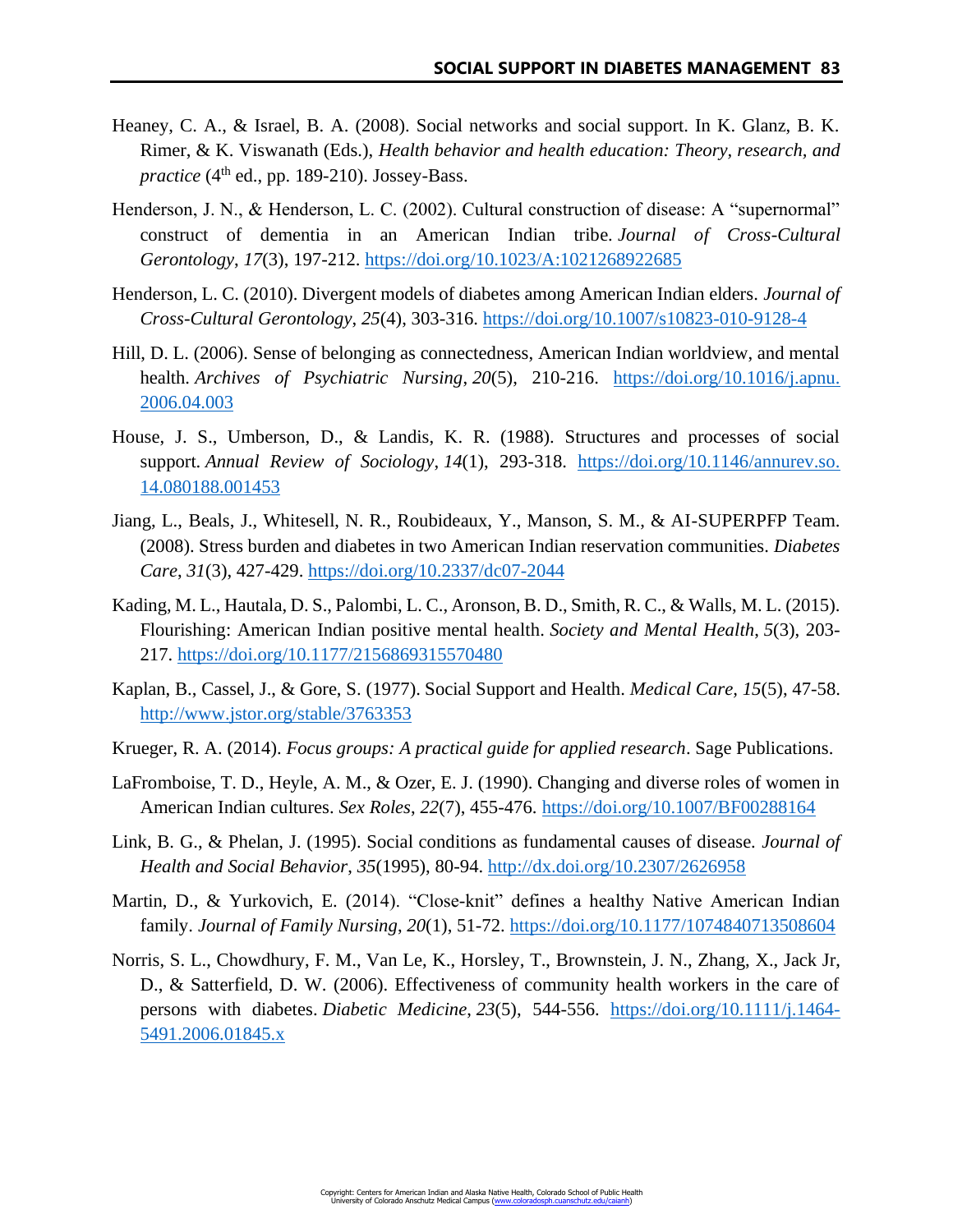- Okechukwu, C., Davison, K., & Emmons, K. (2014). Changing health behaviors in a social context. In L. F. Berkman, I. Kawachi, & M. M. Glymour (Eds.), *Social Epidemiology* (2nd ed., pp. 365-395). Oxford University Press.
- Pearlin, L. I., Menaghan, E. G., Lieberman, M. A., & Mullan, J. T. (1981). The stress process. *Journal of Health and Social Behavior*, *22*(4), 337-356. [https://doi.org/10.2307/](https://doi.org/10.2307/2136676) [2136676](https://doi.org/10.2307/2136676)
- Roberts, A. L., Agnew-Blais, J. C., Spiegelman, D., Kubzansky, L. D., Mason, S. M., Galea, S., Hu, F. B., Rich-Edwards, J. W., & Koenen, K. C. (2015). Posttraumatic stress disorder and incidence of type 2 diabetes mellitus in a sample of women: A 22-year longitudinal study. *JAMA Psychiatry*, 72(3), 203-210.<https://doi.org/10.1001/jamapsychiatry.2014.2632>
- Rosland, A. M., Kieffer, E., Israel, B., Cofield, M., Palmisano, G., Sinco, B., Spencer, M., & Heisler, M. (2008). When is social support important? The association of family support and professional support with specific diabetes self-management behaviors. *Journal of General Internal Medicine*, *23*(12), 1992-1999.<https://doi.org/10.1007/s11606-008-0814-7>
- Sacco, W. P., & Yanover, T. (2006). Diabetes and depression: the role of social support and medical symptoms. *Journal of Behavioral Medicine*, *29*(6), 523-531. [https://doi.org/10.1007/](https://doi.org/10.1007/s10865-006-9072-5) [s10865-006-9072-5](https://doi.org/10.1007/s10865-006-9072-5)
- Satterfield, D., Burd, C., Valdez, L., Hosey, G., & Shield, J. E. (2002). The "in-between people": Participation of community health representatives in diabetes prevention and care in American Indian and Alaska Native communities. *Health Promotion Practice*, *3*(2), 166-175. <https://doi.org/10.1177/152483990200300212>
- Shenton, A. K. (2004). Strategies for ensuring trustworthiness in qualitative research projects. *Education for Information*, *22*(2), 63-75.<https://doi.org/10.3233/EFI-2004-22201>
- Shumaker, S. A., & Brownell, A. (1984). Toward a theory of social support: Closing conceptual gaps. *Journal of Social Issues*, *40*(4), 11-36. [https://doi.org/10.1111/j.1540-4560.1984.](https://doi.org/10.1111/j.1540-4560.1984.tb01105.x) [tb01105.x](https://doi.org/10.1111/j.1540-4560.1984.tb01105.x)
- Strom, J. L., & Egede, L. E. (2012). The impact of social support on outcomes in adult patients with type 2 diabetes: A systematic review. *Current Diabetes Reports*, *12*(6), 769-781. <https://doi.org/10.1007/s11892-012-0317-0>
- Tafoya, N., & Del Vecchio, A. (2005). An examination of the Native American Holocaust experience. In M. McGoldrick, J. Giordano, & N. Garcia-Preto (Eds.), *Ethnicity and family therapy* (3rd ed, pp. 55-63). The Guildford Press.
- Thomas, D. R. (2006). A general inductive approach for analyzing qualitative evaluation data. *American Journal of Evaluation*, *27*(2), 237-246. [https://doi.org/10.1177/1098214](https://doi.org/10.1177/1098214005283748) [005283748](https://doi.org/10.1177/1098214005283748)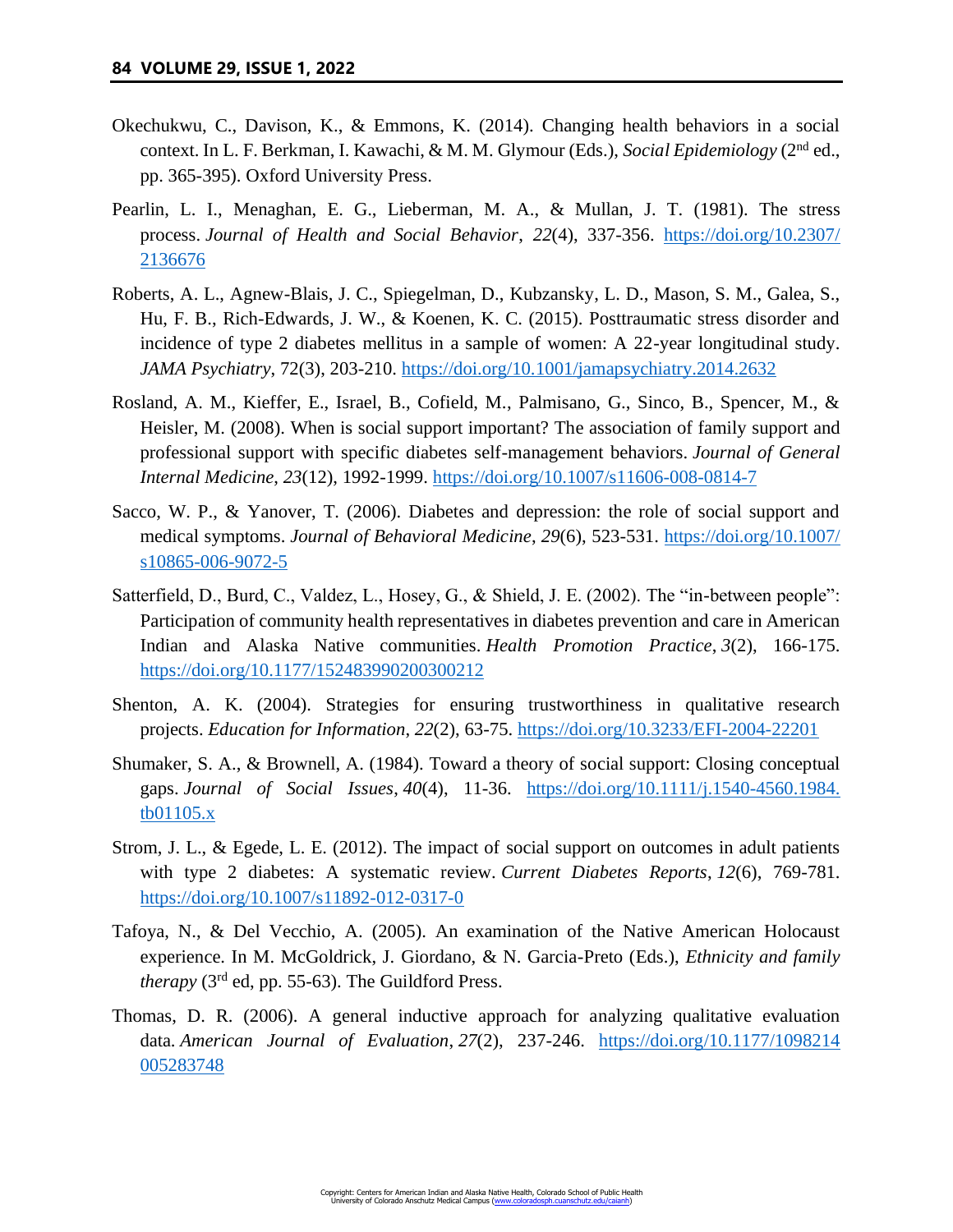- Trevisi, L., Orav, J. E., Atwood, S., Brown, C., Curley, C., King, C., Muskett, O., Sehn, H., Nelson, K. A., Begay, M., & Shin, S. S. (2019). Integrating community health representatives with health care systems: clinical outcomes among individuals with diabetes in Navajo Nation. *International Journal for Equity in Health*, *18*(1), 1-9. [https://doi.org/10.1186/s12939-](https://doi.org/10.1186/s12939-019-1097-9) [019-1097-9](https://doi.org/10.1186/s12939-019-1097-9)
- Turner, R. J. (2013). Understanding health disparities: The relevance of the stress process model. *Society and Mental Health*, *3*(3), 170-186.<https://doi.org/10.1177/2156869313488121>
- Umberson, D., Crosnoe, R., & Reczek, C. (2010). Social relationships and health behavior across the life course. *Annual Review of Sociology*, *36*, 139-157. [https://doi.org/10.1146/annurev-soc-](https://doi.org/10.1146/annurev-soc-070308-120011)[070308-120011](https://doi.org/10.1146/annurev-soc-070308-120011)
- U.S. Department of Health and Human Services, Indian Health Service, Office of Public Health Support, Division of Program Statistics. (2014). *Trends in Indian Health 2014 Edition.*  [https://www.ihs.gov/dps/includes/themes/newihstheme/display\\_objects/documents/Trends20](https://www.ihs.gov/dps/includes/themes/newihstheme/display_objects/documents/Trends2014Book508.pdf) [14Book508.pdf](https://www.ihs.gov/dps/includes/themes/newihstheme/display_objects/documents/Trends2014Book508.pdf)
- Van Dam, H. A., van der Horst, F. G., Knoops, L., Ryckman, R. M., Crebolder, H. F., & van den Borne, B. H. (2005). Social support in diabetes: A systematic review of controlled intervention studies. *Patient Education and Counseling*, *59*(1), 1-12. [https://doi.org/10.1016/j.pec.](https://doi.org/10.1016/j.pec.2004.11.001) [2004.11.001](https://doi.org/10.1016/j.pec.2004.11.001)
- Walls, M. L., Johnson, K. D., Whitbeck, L. B., & Hoyt, D. R. (2006). Mental health and substance abuse services preferences among American Indian people of the northern Midwest. *Community Mental Health Journal*, *42*(6), 521-535. [https://doi.org/10.1007/s10597-](https://doi.org/10.1007/s10597-006-9054-7) [006-9054-7](https://doi.org/10.1007/s10597-006-9054-7)
- Walls, M. L., Sittner, K. J., Aronson, B. D., Forsberg, A. K., Whitbeck, L. B., & Al'Absi, M. (2017). Stress exposure and physical, mental, and behavioral health among American Indian adults with type 2 diabetes. *International Journal of Environmental Research and Public Health*, *14*(9), 1074.<https://doi.org/10.3390/ijerph14091074>
- Walls, M. L., & Whitbeck, L. B. (2012). Advantages of stress process approaches for measuring historical trauma. *The American Journal of Drug and Alcohol Abuse*, *38*(5), 416-420. <https://doi.org/10.3109/00952990.2012.694524>
- Walsh, R. (2003). The methods of reflexivity. *The Humanistic Psychologist*, *31*(4), 51-66. <https://doi.org/10.1080/08873267.2003.9986934>
- Walters, K. L., & Simoni, J. M. (2002). Reconceptualizing Native women's health: An "indigenist" stress-coping model. *American Journal of Public Health*, *92*(4), 520-524. [https://doi.org/](https://doi.org/10.2105/AJPH.92.4.520) [10.2105/AJPH.92.4.520](https://doi.org/10.2105/AJPH.92.4.520)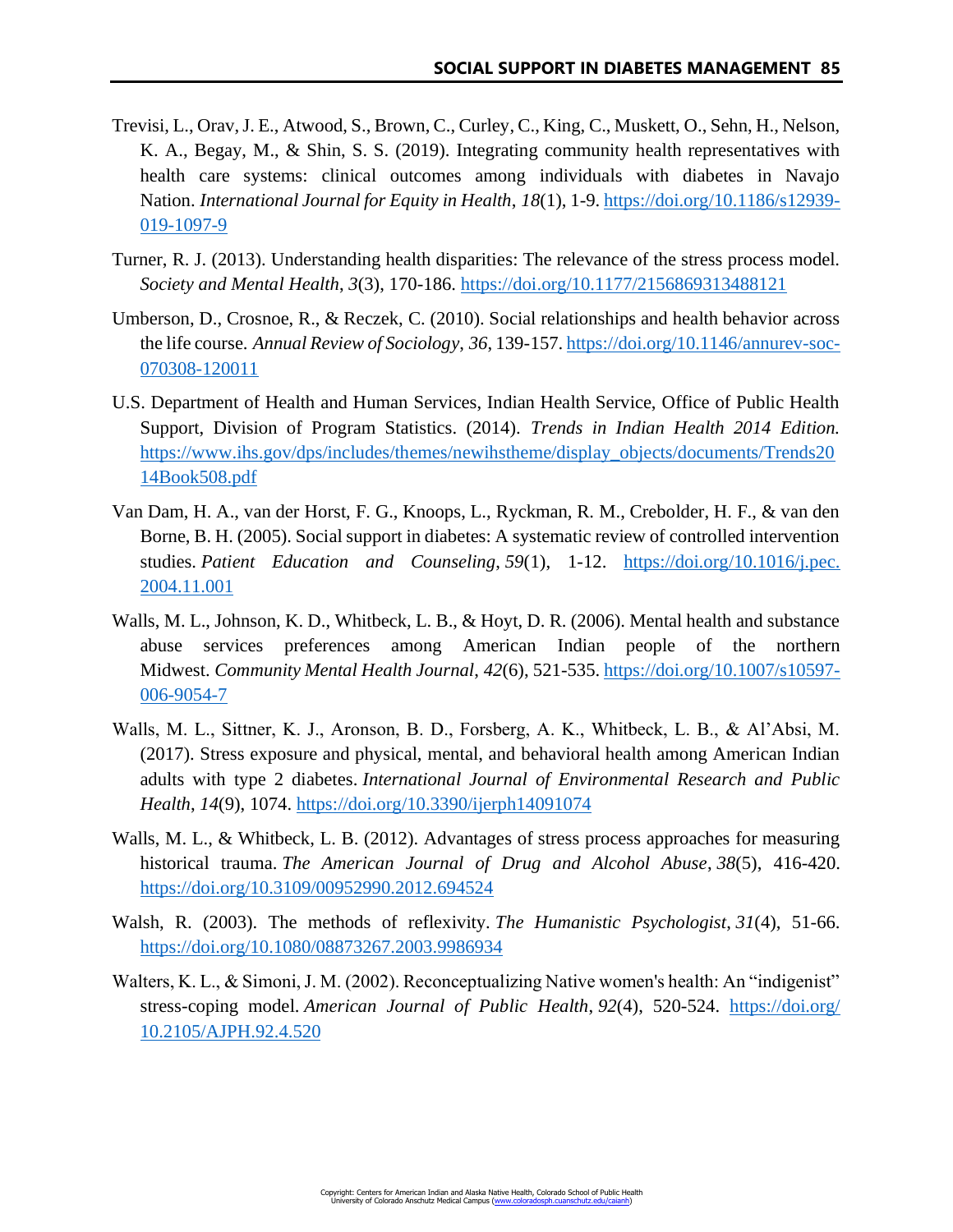- Wethington, E., & Kessler, R. C. (1986). Perceived support, received support, and adjustment to stressful life events. *Journal of Health and Social Behavior*, 78-89. [https://doi.org/10.2307/](https://doi.org/10.2307/2136504) [2136504](https://doi.org/10.2307/2136504)
- Wheaton, B., Young, M., Montazer, S., Stuart-lahman, K., Scheid, T., Aneshensel, C. S., … Phelan, J. C. (2013). Social stress in the Twenty-First Century. In C. S. Aneshensel, & J. C. Phelan (Eds.), *Handbook of the sociology of mental health*, (2nd ed., Vol. 53, pp. 299-323). Dordrecht, UK: Springer.<https://doi.org/10.1007/978-94-007-4276-5>
- Whitbeck, L. B. (2006). Some guiding assumptions and a theoretical model for developing culturally specific preventions with Native American people. *Journal of Community Psychology*, *34*(2), 183-192.<https://doi.org/10.1002/jcop.20094>
- Whitbeck, L. B., Adams, G. W., Hoyt, D. R., & Chen, X. (2004). Conceptualizing and measuring historical trauma among American Indian people. *American Journal of Community Psychology*, *33*(3-4), 119-130.<https://doi.org/10.1023/B:AJCP.0000027000.77357.31>
- Wills, T. A., & Vaughan, R. (1989). Social support and substance use in early adolescence. *Journal of Behavioral Medicine*, *12*(4), 321-339.<https://doi.org/10.1007/BF00844927>

#### **ACKNOWLEDGEMENTS**

The authors would like to acknowledge the contribution of members of the Mino Giizhigad Team, including Community Research Council members: Doris Isham, Julie Yaekel-Black Elk, Tracy Martin, Sidnee Kellar, Robert Miller, Geraldine Whiteman, Peggy Connor, Michael Connor, Stan Day, Pam Hughes, Jane Villebrun, Muriel Deegan, Beverly Steel, and Ray Villebrun. The authors respectfully acknowledge commitment and participation of project team members in addition to their thoughtful review of this manuscript.

# **FUNDING INFORMATION**

Research reported in this paper was supported by the National Institute of Mental Health under Award Number MH085852 (M. Walls, Principal Investigator). The content is solely the responsibility of the authors and does not necessarily represent the official views of the National Institutes of Health.

### **CONFLICT OF INTEREST**

The authors declare that they have no conflict of interests.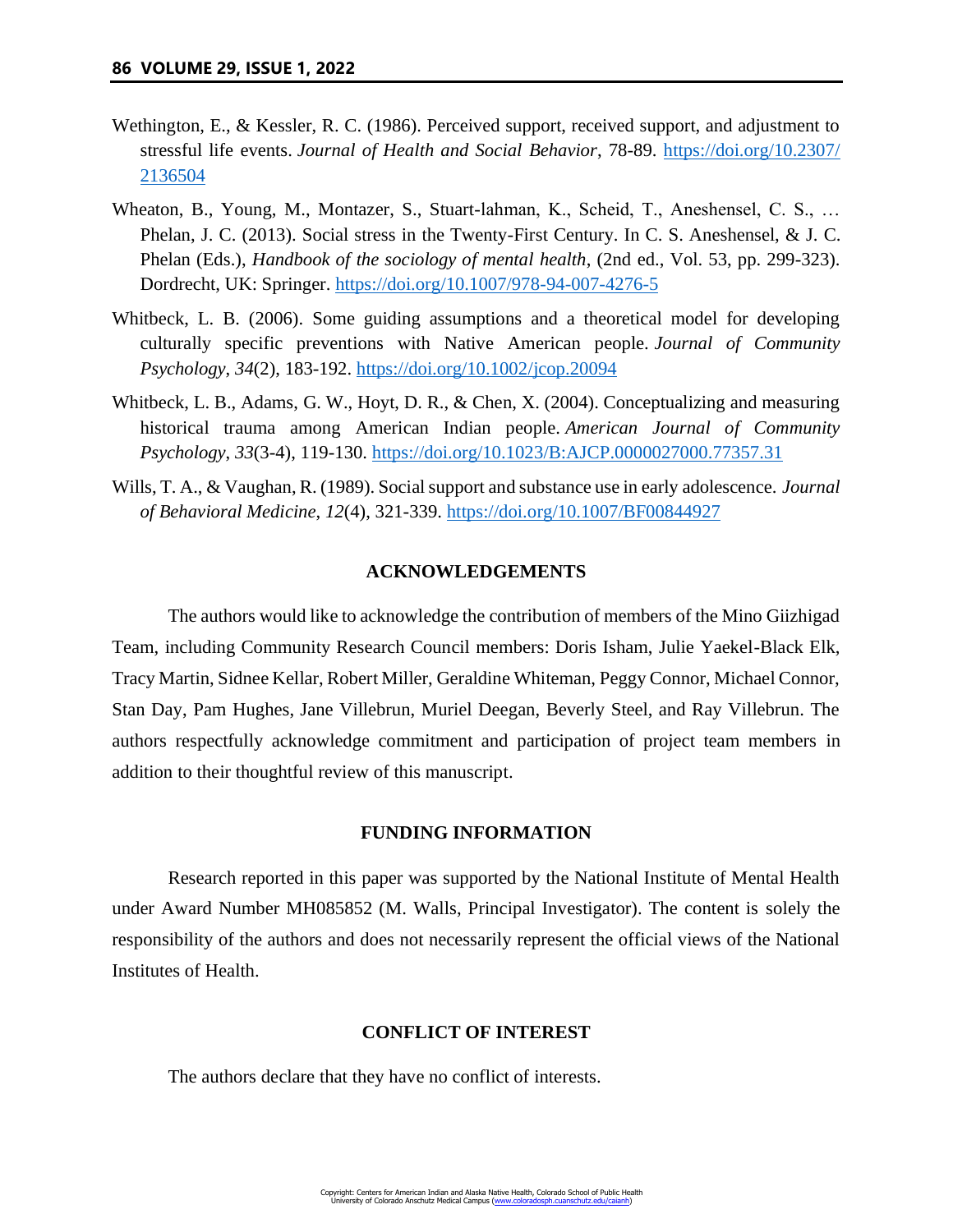## **AUTHOR INFORMATION**

Izza Atiqa Ishak is an MPH graduate from the Johns Hopkins Bloomberg School of Public Health in Baltimore, MD. Dr. Melissa L. Walls is an Associate Professor of American Health in the Department of International Health and Director of the Great Lakes Hub of the Center for American Indian Health at Johns Hopkins University in Duluth, MN. Dr. Benjamin D. Aronson is an Assistant Professor of Social and Administrative Pharmacy in the Department of Pharmacy Practice in the Raabe College of Pharmacy at Ohio Northern University in Ada, OH.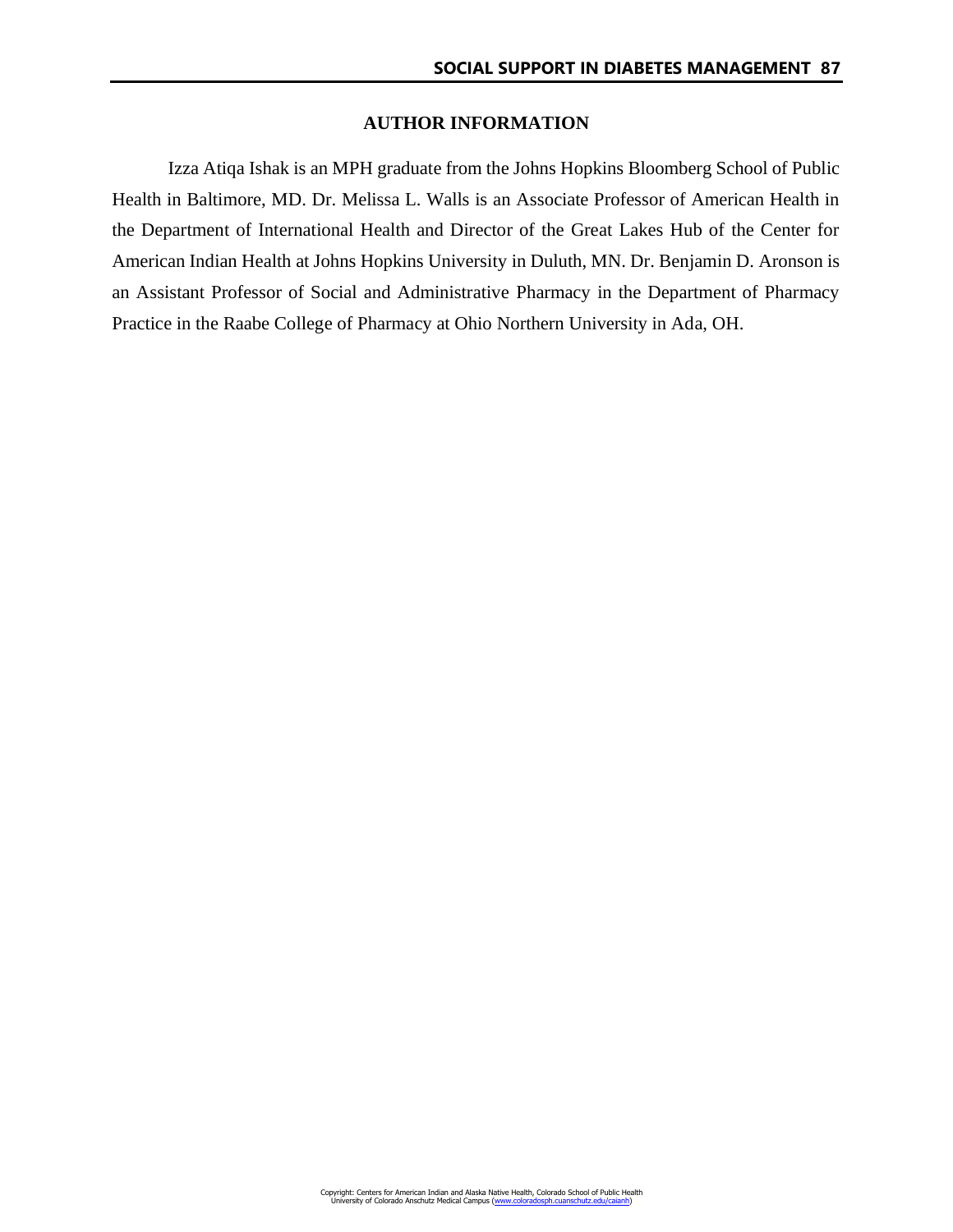# **APPENDIX**

# **Table A1** *Examples of questions for focus groups*

### **1. Community members living with T2D**

- When did you first discover you had diabetes?
- How has your outlook on life changed, if at all, since you were diagnosed with diabetes?
- What were hardest things to change in your life?
- How do you feel about living with diabetes on a day-to-day basis?
- How, if at all, does stress impact the way you manage your diabetes?
- If you were interested in getting more information on topics such as diabetes care, mental health, and coping with stress, where would you go for help?
- Are there any barriers that would stop you from asking for help about these or other health topics?
- Overall, how do you cope with your diabetes? How do you cope with the stressors and emotional challenges in your life?
- Who, if anyone, are the significant people you rely on during challenging times?
- What types of programs or initiatives are needed to effectively address diabetes in your community?
- What role did/does the community play in your diabetes diagnosis and management?
- What are the strengths and weaknesses of your community in addressing diabetes?

# **2. Social support persons**

- Think of the people who are close to you that are living with T2D. What are some of the challenges you see that are related to living with diabetes?
- Do these friends or family members sometimes need support managing their disease? If so, how do you support them?
- Do you think stress plays a role in how people manage their diabetes? If so, how?
- What mental health or emotional challenges have you noticed in people who have been coping long-term with diabetes?
- How has being around someone close to you with diabetes impacted your life?
- What is the best way to address diabetes in the community?
- What role can social support services (friends, family, elders) play in addressing diabetes?
- Do you think that having social support systems are an important part of diabetes treatment?

## **3. Service providers**

- How big of a problem is T2D in this community?
- What role do you see lifestyle (for example, diet and exercise) playing in diabetes diagnosis and management?
- What, if any, mental health issues do you commonly see as a service provider in the community?
- Our project is interested in understanding diabetes management and treatment in your community. We are especially interested in knowing about ways in which non-physical health (for example, distress, depression, anxiety, substance use) and stress might impact diabetes care. How are mental health issues dealt with? How are they perceived by the broader community?

## **continued on next page**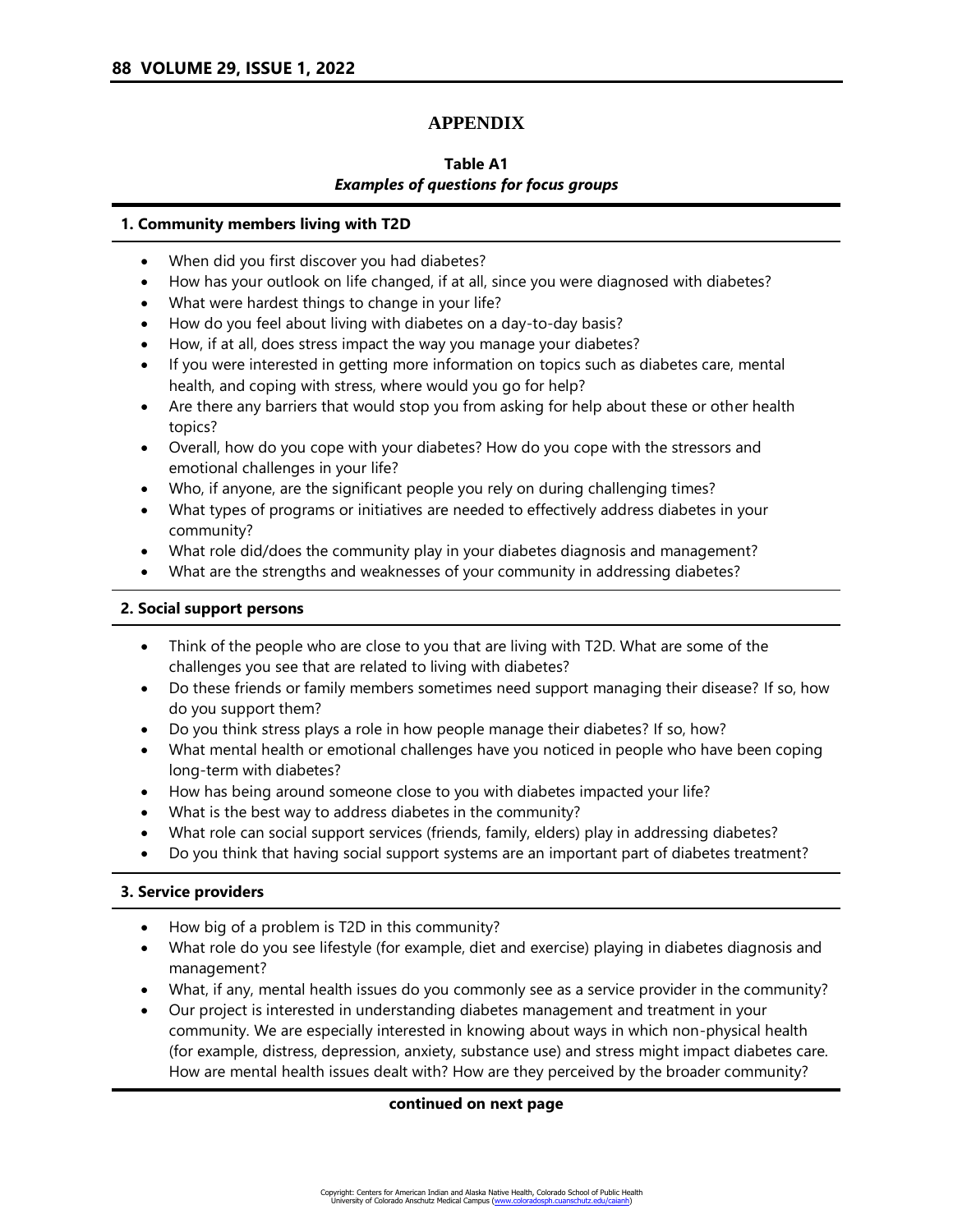# **Table A1 Continued** *Examples of questions for focus groups*

### **3. Service providers**

- When discussing diabetes in a clinic setting, how is mental health talked about, if at all?
- Do people bring these kinds of issues up? Do you as a service provider talk about them?
- For diabetic patients who might also have a mental health problem or substance use problem, how are multiple issues addressed?
- Do you think stress plays a role in how people manage their diabetes? How so?
- Are there any challenges in treating/preventing diabetes in your community, such as cultural or community barriers?
- Are there any culturally specific considerations that need to be taken into account when treating patients with diabetes?
- How thoroughly (if at all) do the different service systems in your community coordinate care? How thorough is follow-up care?
- What can service providers do to better serve those currently living with diabetes or prevent those at-risk of developing diabetes?

|                                 | <b>Bois Forte (n)</b> | Lac Courte Oreilles (n) |
|---------------------------------|-----------------------|-------------------------|
| Individuals with T2D, group 1   | 5                     | 9                       |
| Individuals with T2D, group 2   | 8                     | 9                       |
| Social support persons, group 1 | 6                     | 9                       |
| Social support persons, group 2 | 5                     | 12                      |
| Service providers, group 1      | 6                     | 10                      |
| Service providers, group 2      | 4                     | 12                      |
| Total                           | 34                    | 61                      |

**Table A2** *Number of participants by focus groups*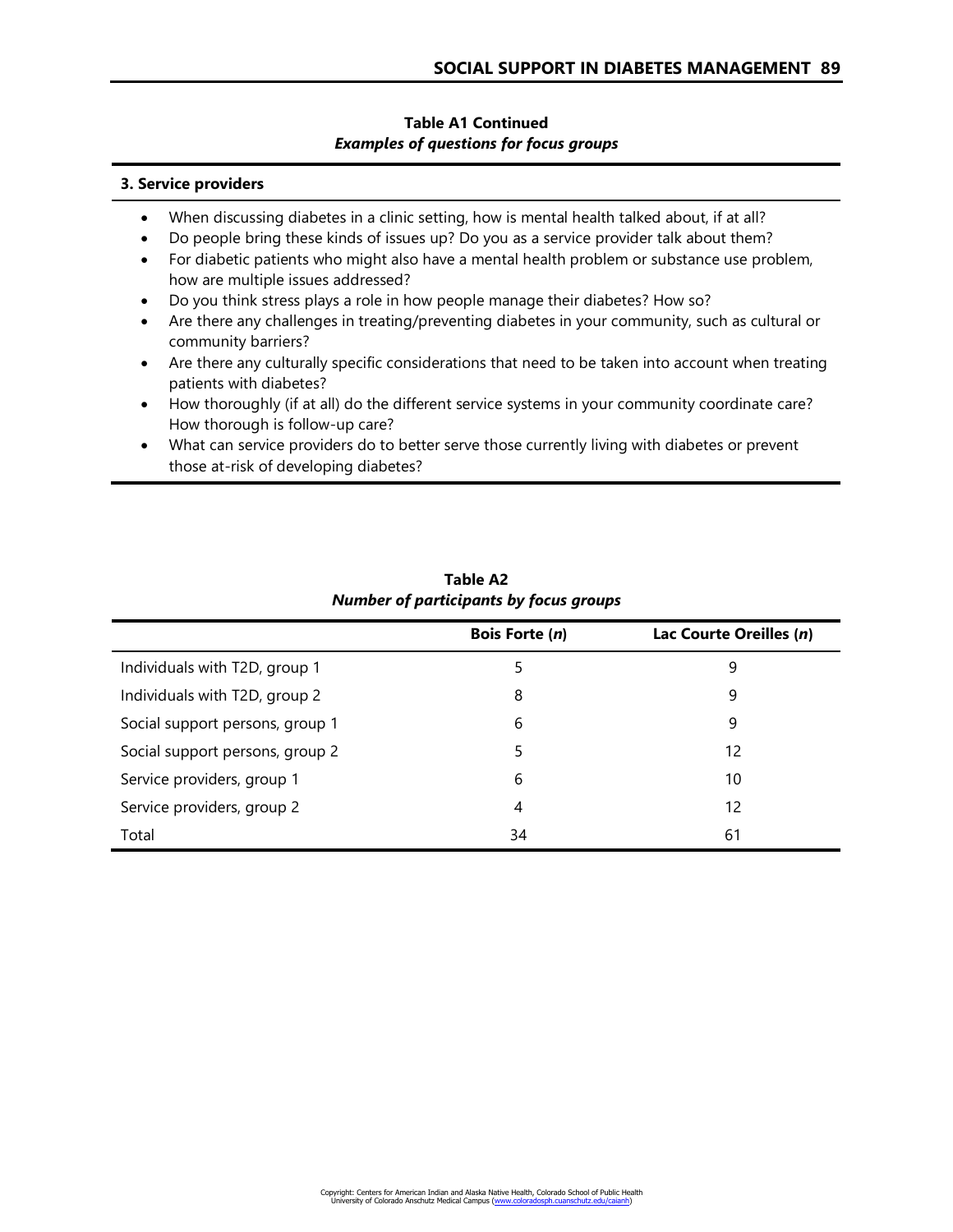|   | <b>Research question</b>                                                                                                               | <b>Guiding objectives</b>                                                                                                                                                                                                                                                                                                                                                                                                                                                                                                                                                                                            |
|---|----------------------------------------------------------------------------------------------------------------------------------------|----------------------------------------------------------------------------------------------------------------------------------------------------------------------------------------------------------------------------------------------------------------------------------------------------------------------------------------------------------------------------------------------------------------------------------------------------------------------------------------------------------------------------------------------------------------------------------------------------------------------|
|   | How does social support<br>impact the management of<br>T2D in AI communities?                                                          | What is the understanding of the role of social support in<br>T2D in AI communities?<br>How do the social contexts of Indigenous communities<br>٠<br>influence social support mechanisms?<br>What are the mechanisms through which social support<br>impacts components of T2D management?<br>What roles are pertinent in these dimensions of social<br>support; are these influenced by constructs such as gender<br>and inter-generational factors?<br>How can family, as a context of social support, be<br>beneficial in T2D management?<br>In which stages of T2D management is social support most<br>optimal? |
| 2 | How can social support<br>interventions address the<br>underlying stressors that<br>contribute to T2D inequities<br>in AI communities? | What barriers in T2D can social support help to overcome?<br>What are some considerations in implementing social<br>support components in T2D management?<br>What social support interventions can be incorporated<br>into the community?                                                                                                                                                                                                                                                                                                                                                                            |

**Table A3** *Summary of research questions and guiding objectives*